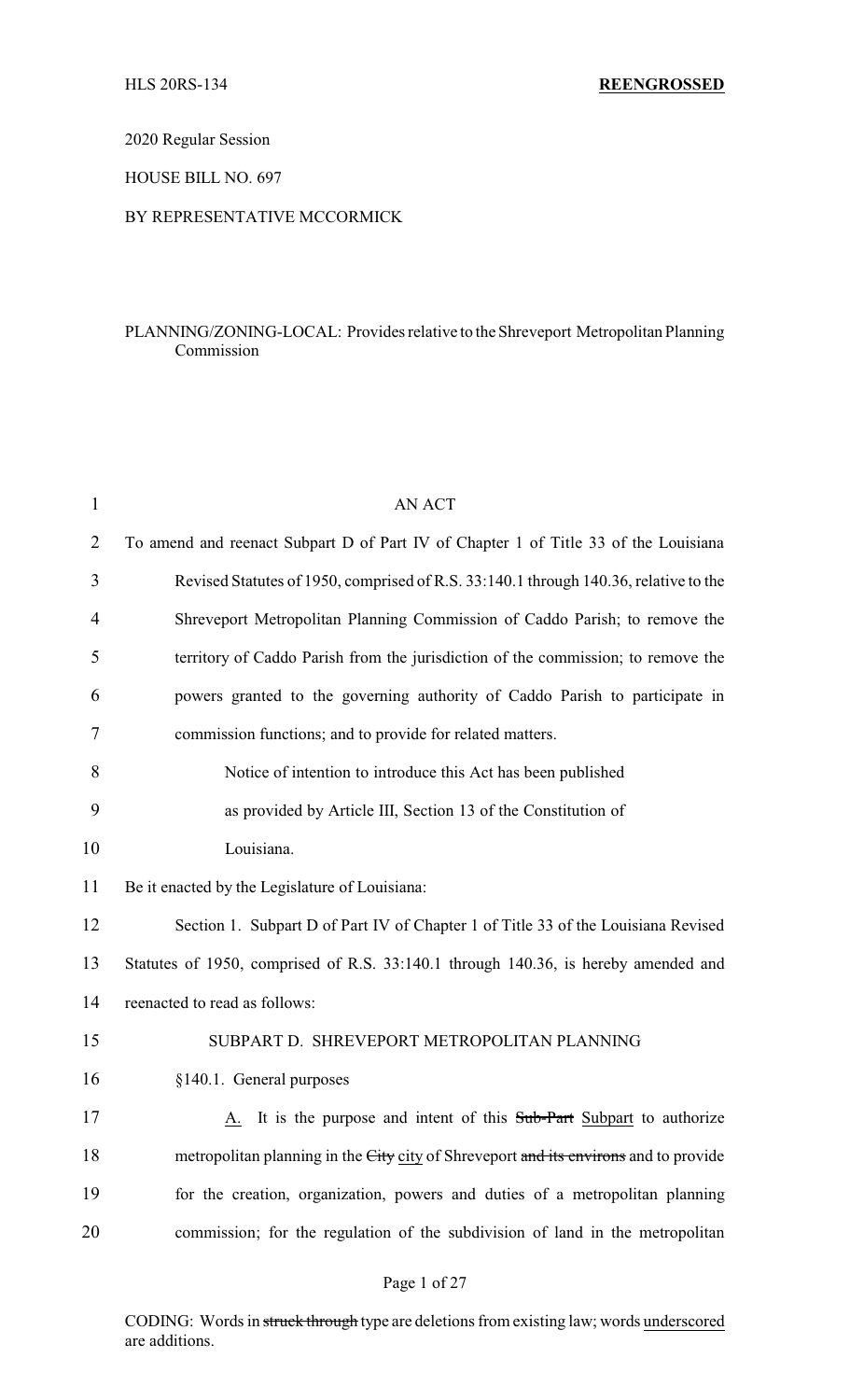1 planning area, as defined herein in this Subpart; for the making and adoption of an official map or maps to preserve the integrity of the major street plan and other plans by the regulation of buildings in mapped streets; for the making and adoption of a zoning plan and zoning ordinance or ordinances; for the adoption of ordinances prescribing minimum construction, health, and sanitation standards to prevent the spread of slums and to encourage and assist public and private agencies, corporations, and individuals in the rehabilitation and redevelopment of blighted areas; and for the adoption of other plans, ordinances, and measures to effectuate the 9 purposes of this Sub-Part Subpart.

10 B. It is the intent of this Sub-Part Subpart to provide for the planning and the 11 effectuation of plans for the orderly physical development of the metropolitan 12 planning area as a whole. To this end provision is made for unified planning of the 13 area within the City of Shreveport and environs; and, further, provision is made for 14 joint or correlated action by the City Council of the City of Shreveport and the Police 15 *Jury of Caddo Parish in the adoption of ordinances or other measures to effectuate* 16 such unified plans.

17 §140.2. Separate actions by city and parish

18 A. Where joint or correlated legislative action is required, as above provided, 19 it is contemplated in this Sub-Part that such joint or correlated legislative action will 20 be taken within a reasonable time after the submission of such ordinances or other 21 measures to the City Council or the Police Jury by the planning commission.

22 B. In the event such legislative action is not taken by either the City Council 23 or the Police Jury, nothing in this Sub-Part shall be construed to prohibit, prevent, 24 or impair the other from taking such action unilaterally with respect to the territory 25 within its lawful jurisdiction; provided, that in such case either the City Council or 26 Police Jury, as the case may be, that has failed to take such legislative action shall 27 forfeit to the other all rights and privileges with respect to joint action, such as 28 appointment of members of the board of appeals, and such rights and privileges shall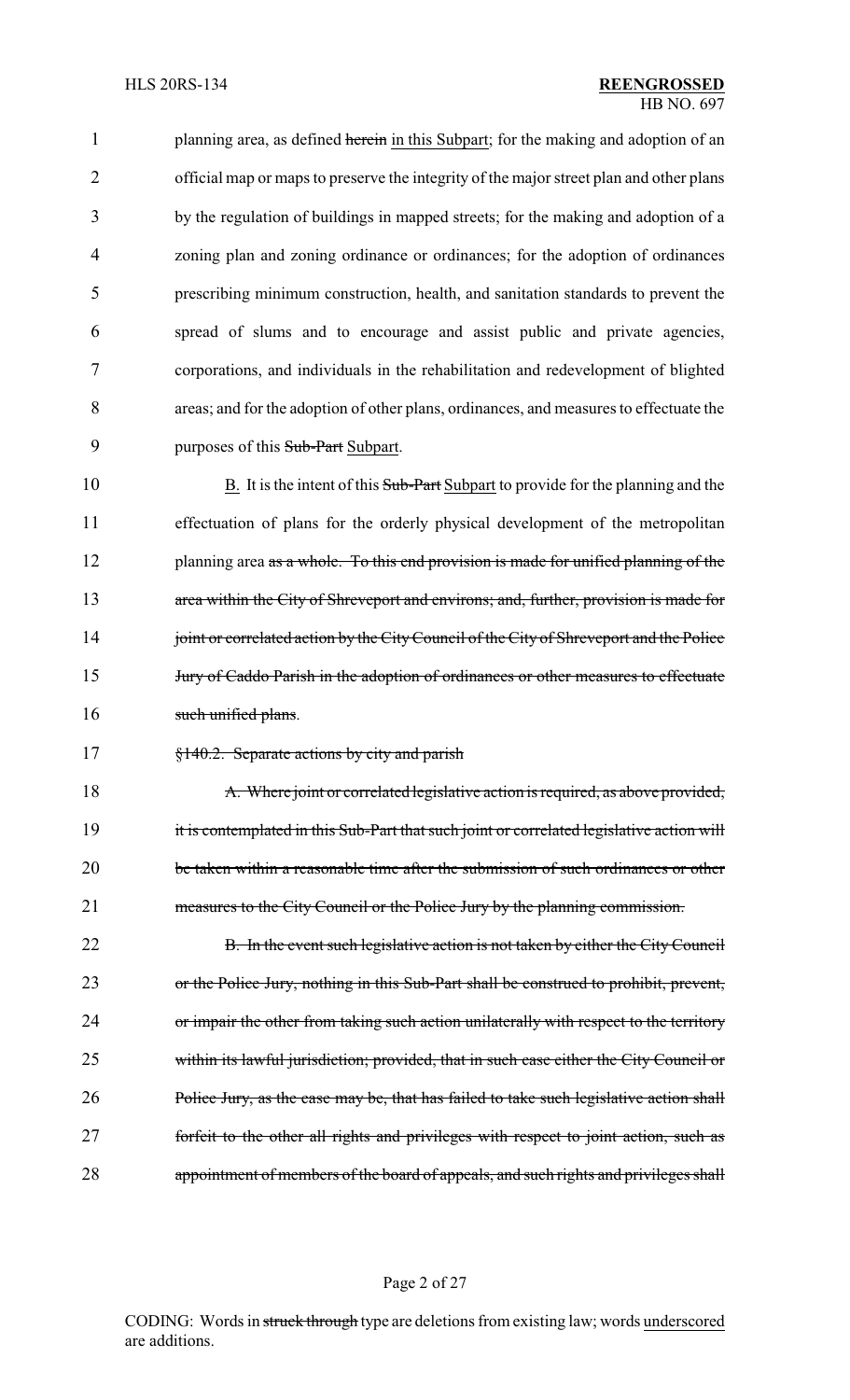1 **remain forfeited until such time as the joint or correlated action contemplated is** 2 taken.

 $\frac{$140.3}{140.3}$  \\$140.2. Conflict with other laws

4 A. Where If other laws relating to the physical planning, zoning, airport 5 zoning, effectuation of plans, platting, and other purposes of this Sub-Part Subpart 6 are in conflict with the provisions of this Sub-Part Subpart, the provisions of this 7 Sub-Part Subpart shall prevail; provided, however, that where such other laws or 8 provisions thereof provide for other and additional duties, powers, authority, and 9 responsibility, such other laws shall be applicable insofar as they are not in conflict 10 with the provisions of this Sub-Part Subpart.

11 B. It is distinctly recognized, however, that should either party hereto fail to 12 take advantage of or to use the instant legislation, this Sub-Part will in no way If the 13 city council fails to make use of the provisions of this Subpart, the provisions of this 14 Subpart shall not be construed to displace, amend, supersede or affect existing 15 planning or zoning laws or statutes of the State state of Louisiana or of either 16 jurisdiction herein which are now in effect the municipality.

17 §140.4. Delegation of authority

18 A. Where, for reasons of convenience, economy, or effectiveness in the 19 administration of plans, ordinances, or other measures, such as zoning, it is desired 20 that the City Council or Police Jury or department, bureau, or agent of either 21 undertake the administration of such plans, ordinances, or other measures with 22 respect to the territory of the other, the City Council and Police Jury are hereby 23 authorized and empowered to enter into such arrangement as may be mutually agreed 24 upon for such administration and to provide compensation therefor to the governing 25 body or department, bureau, or agent thereof, commensurate with the value and 26 extent of the administration and work involved.

27 B. Nothing in this section shall be construed as authorizing the delegation 28 by the City Council or the Police Jury to the other or to any department, bureau, or 29 agent thereof, of the legislative authority vested by law in such governing body.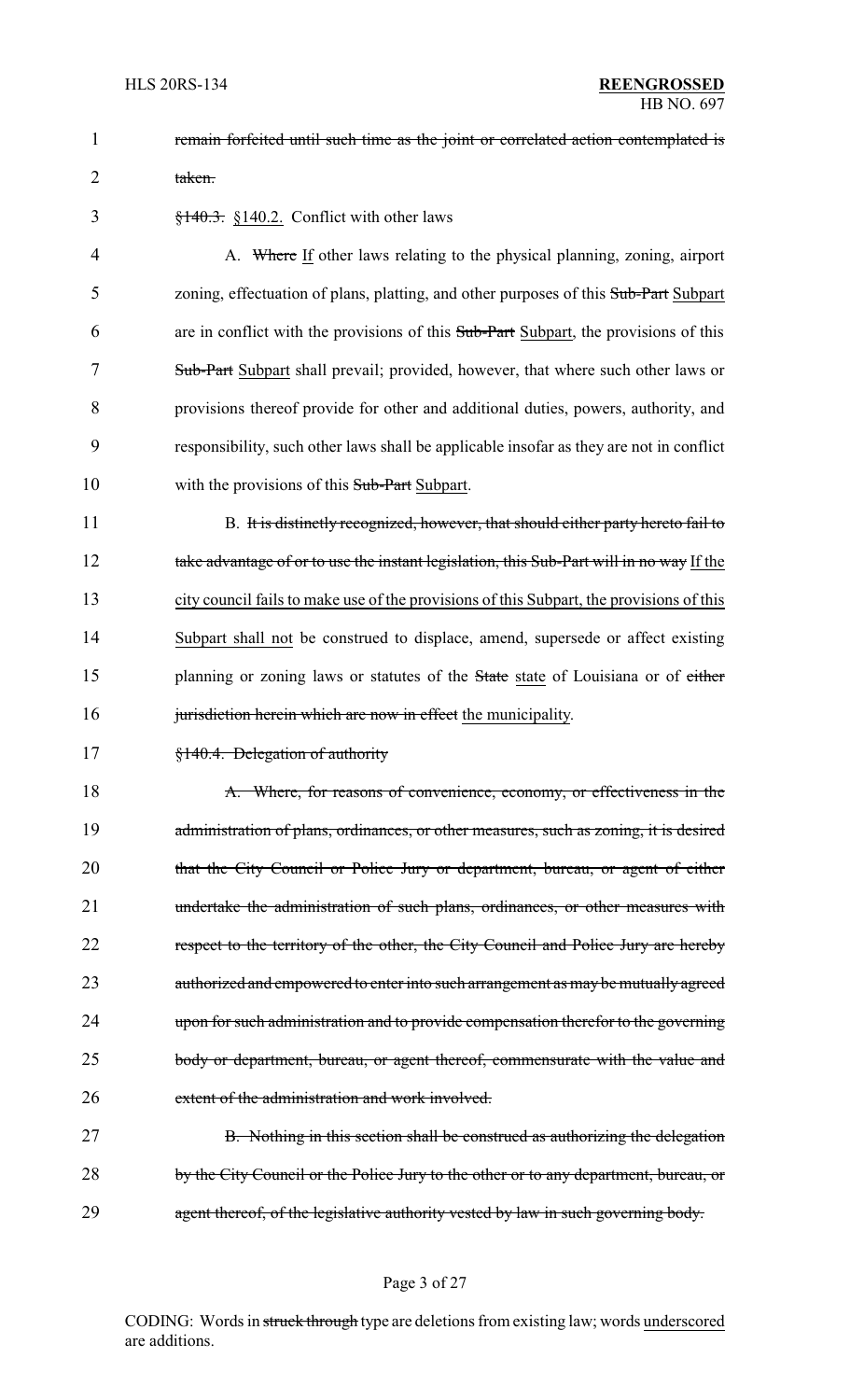| $\mathbf{1}$ | $\frac{$140.5}{9140.3}$ . Definitions                                                   |
|--------------|-----------------------------------------------------------------------------------------|
| 2            | For the purposes of this Subpart, certain words and phrases used herein are             |
| 3            | defined as follows:                                                                     |
| 4            | (1) Municipal and municipality relate to the City of Shreveport, and where              |
| 5            | appropriate to the context, to that area lying within the corporate limits of such city |
| 6            | as such corporate limits exist or may exist in the future.                              |
| 7            | (2) City council relates to the chief legislative body of the City of                   |
| 8            | Shreveport.                                                                             |
| 9            | (3) Parish relates to Caddo Parish as such parish exists today or may exist             |
| 10           | in the future.                                                                          |
| 11           | (4) Police Jury relates to the chief legislative body of Caddo Parish.                  |
| 12           | (5) Planning Commission or commission means the Shreveport Metropolitan                 |
| 13           | Planning Commission of Caddo Parish as provided for in R.S. 33:140.6.                   |
| 14           | (6) Metropolitan planning area means the City of Shreveport and any areas               |
| 15           | outside of its boundaries which, in the commission's judgment, bear relation to the     |
| 16           | planning of the municipality; provided, however, that such metropolitan planning        |
| 17           | area shall not extend more than five (5) miles beyond the City of Shreveport as such    |
| 18           | City exists or may exist in the future.                                                 |
| 19           | (7) Street or streets means, relates to, and includes streets, avenues,                 |
| 20           | boulevards, roads, lanes, alleys and other ways.                                        |
| 21           | (8) Subdivision means the division of a lot, a tract, or parcel of land or a            |
| 22           | portion thereof, into two or more lots, sites, or other divisions, any one or more of   |
| 23           | which is to be platted as a lot of record for the purpose, whether immediate or future, |
| 24           | of sale or building development, and also means resubdivision, or the consolidation     |
| 25           | of lots or tracts or portions thereof into single lots, and, when appropriate to the    |
| 26           | context, relates to the process of subdividing, as to the land or area subdivided.      |
| 27           | (1) "City council" means the governing authority of the city of Shreveport.             |
| 28           | (2) "Commission" means the Shreveport Metropolitan Planning Commission                  |
| 29           | of Caddo Parish as provided for in R.S. 33:140.4.                                       |

# Page 4 of 27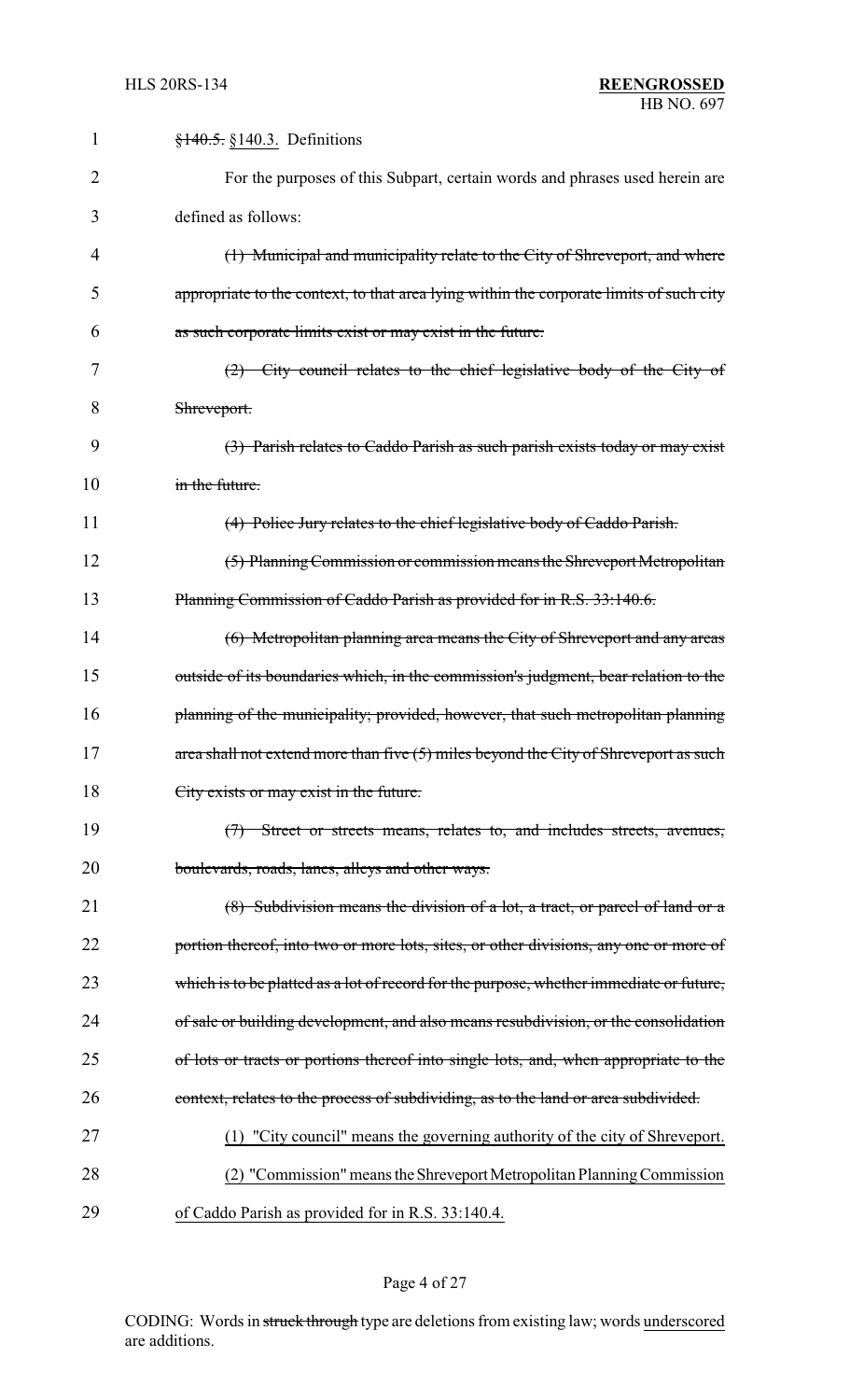| $\mathbf{1}$   | "Metropolitan planning area" means the territory included within the<br>(3)                |
|----------------|--------------------------------------------------------------------------------------------|
| $\overline{2}$ | boundaries of the city of Shreveport.                                                      |
| 3              | (4) "Municipal" and "municipality" means the city of Shreveport.                           |
| $\overline{4}$ | "Street" or "streets" mean public thoroughfares, avenues, boulevards,<br>(5)               |
| 5              | roads, lanes, alleys, and other ways.                                                      |
| 6              | "Subdivision" means the division of a lot, a tract, or parcel of land or a<br>(6)          |
| $\overline{7}$ | portion thereof, into two or more lots, sites, or other divisions, any one or more of      |
| 8              | which is to be platted as a lot of record for the purpose, whether immediate or future,    |
| 9              | of sale or building development, and also means resubdivision, or the consolidation        |
| 10             | of lots or tracts or portions thereof into single lots, and, when appropriate to the       |
| 11             | context, relates to the process of subdividing, as to the land or area subdivided.         |
| 12             | $\frac{140.6}{140.6}$ , §140.4. Metropolitan planning commission; creation and appointment |
| 13             | A. The City Council of the City of Shreveport and the Police Jury of Caddo                 |
| 14             | Parish city council may create a commission, to be known as the Shreveport                 |
| 15             | Metropolitan Planning Commission of Caddo Parish. The Commission commission                |
| 16             | shall consist of nine members who shall be residents and qualified voters of Caddo         |
| 17             | Parish, four (4) members appointed by the City Council of the City of Shreveport,          |
| 18             | four (4) members appointed by the Police Jury of Caddo Parish, and one member              |
| 19             | elected by joint action of the City Council of the City of Shreveport and the Police       |
| 20             | Jury of Caddo Parish. The term of each member shall be six years, except that of the       |
| 21             | members first appointed, the terms of the four (4) members appointed by the City           |
| 22             | Council and the terms of the four (4) members appointed by the Police Jury shall be        |
| 23             | two, four, five, and six years respectively, and the term of the member elected by         |
| 24             | joint action of the City Council and the Police Jury shall be three years. Any vacancy     |
| 25             | shall be filled for the unexpired term by the appointive authority, which shall have       |
| 26             | also the authority to remove any member for cause stated in writing and after public       |
| 27             | hearing; provided, however, that the filling of an unexpired term of the removal of        |
| 28             | any member elected by the City Council and the Police Jury shall be done only by           |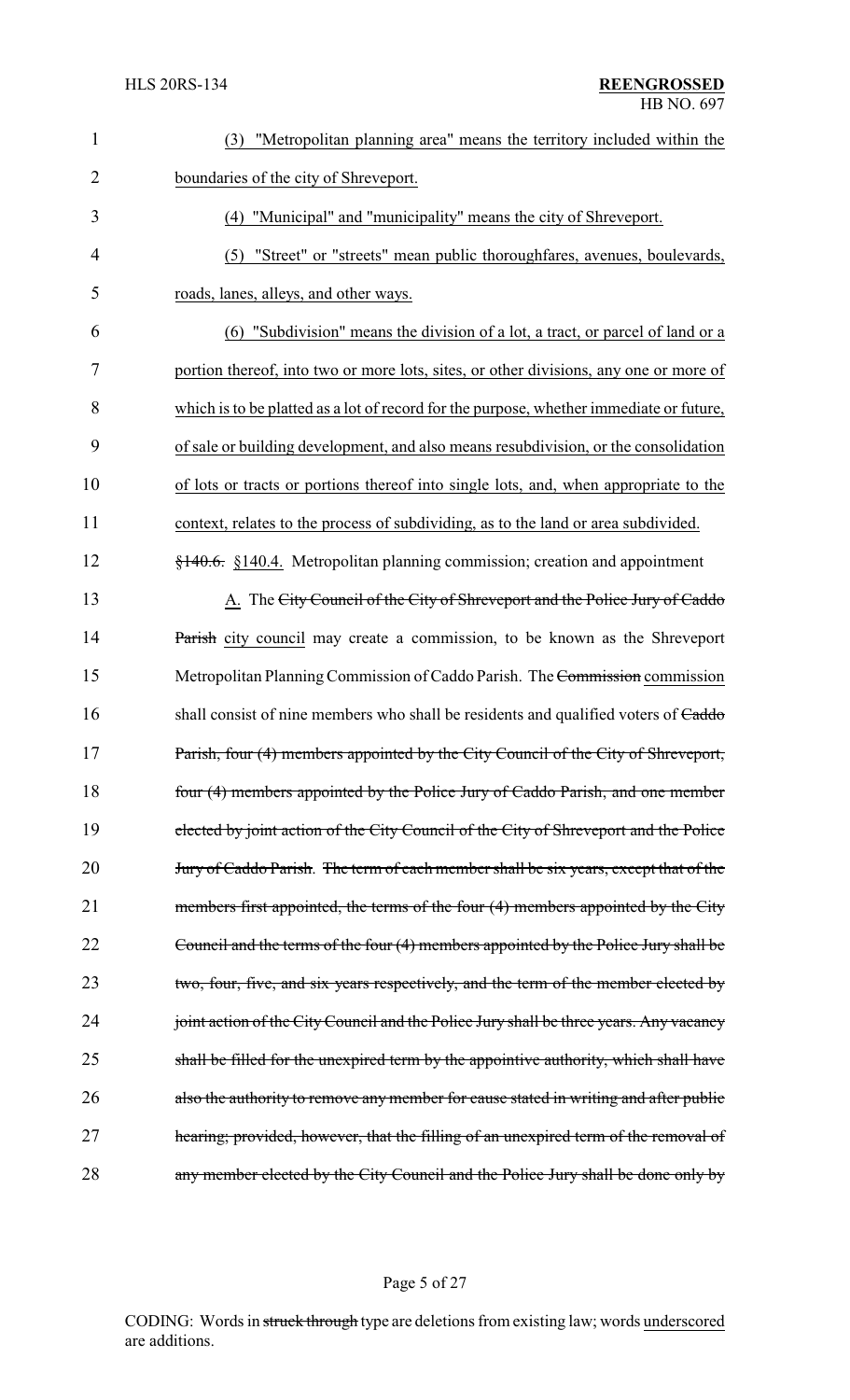| $\mathbf{1}$   | the City Council and the Police Jury. All members shall serve without compensation    |
|----------------|---------------------------------------------------------------------------------------|
| $\overline{2}$ | the municipality.                                                                     |
| 3              | B. Members shall serve six-year terms after initial terms as provided in this         |
| 4              | Subsection. One member shall serve an initial term of one year; one shall serve two   |
| 5              | years; one shall serve three years; two shall serve four years; two shall serve five  |
| 6              | years; and two shall serve six years, as determined by lot at the first meeting.      |
| 7              | C. Members shall serve without compensation.                                          |
| 8              | D. Vacancies for any reason shall be filled for the remainder of the                  |
| 9              | unexpired term in the manner of the original appointment.                             |
| 10             | E. A member may be removed for cause stated in writing and after a public             |
| 11             | hearing.                                                                              |
| 12             | $\frac{1}{2}$ +40.7. §140.5. Organization, rules, staff                               |
| 13             | A. The commission shall elect its chairman from among its members. The                |
| 14             | term of the chairman shall be one year with eligibility for reelection.<br>The        |
| 15             | commission shall adopt rules for the transaction of business and shall keep a record  |
| 16             | of its resolutions, transactions, findings, and determinations, and the recorded vote |
| 17             | of each member to be included, and each record shall be a public record.              |
| 18             | B. The commission may appoint such employees and staff as it deems                    |
| 19             | necessary for its work, and where, for convenience, economy, or effectiveness in the  |
| 20             | administration of plans, ordinances, or other measures, such as zoning, the           |
| 21             | commission desires to delegate certain authority to its employees and staff to act in |
| 22             | its behalf, it may do so when such authority is specified in the plan, ordinance or   |
| 23             | other measure.                                                                        |
| 24             | C. The commission may contract with city planners and other consultants for           |
| 25             | such services as it may require.                                                      |
| 26             | $\frac{$140.8}{9140.6}$ . Budget                                                      |
| 27             | The commission shall prepare an annual budget of its operating expenses, the          |
| 28             | total amount of which, exclusive of gifts, shall be within the total amounts          |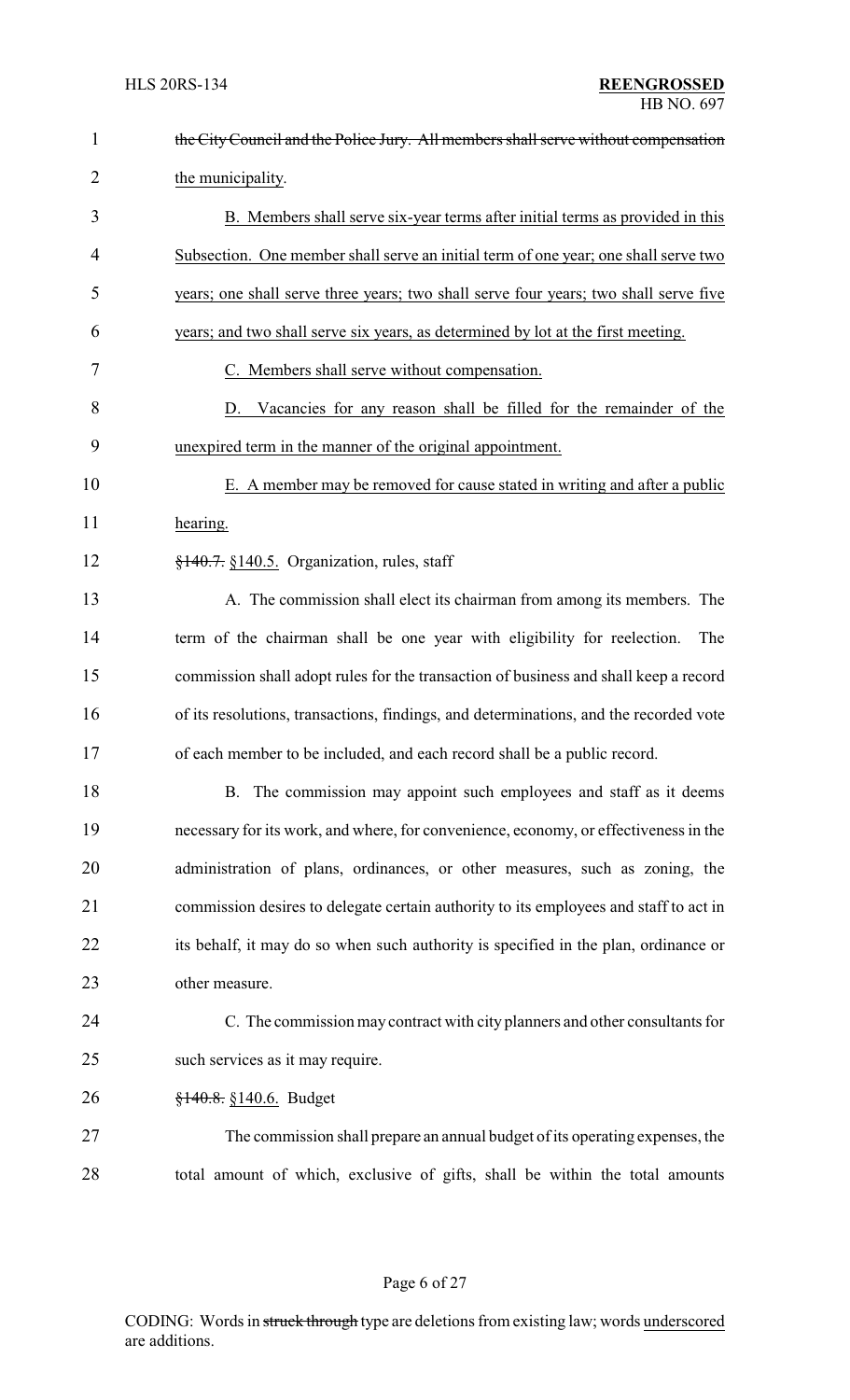1 appropriated for the purpose by the City Council and the Police Jury city council. 2 The City of Shreveport municipality shall act as fiscal agent for the commission.  $\frac{$140.9}{140.7}$ . S<sub>140.7</sub>. Area of jurisdiction

4 The area of jurisdiction of the commission shall be the metropolitan planning 5 area as defined herein in this Subpart. In its planning, the commission may take into 6 consideration and may make plans for such other area as, in its judgment bears 7 relation to the metropolitan planning area, but the plans for such other area shall not 8 in themselves or by reason of this Sub-part Subpart have any legal or official status. 9 <del>§140.10.</del> §140.8. Master plan

10 A. It shall be the function and duty of the commission to make and 11 recommend to the City Council and the Police Jury city council a master plan for the 12 physical development of the municipality, including any areas outside of its 13 boundaries which, in the commission's judgment, bear relation to the planning of the 14 municipality.

 B. The master plan, consisting of maps, plats, charts, and descriptive and explanatorymatter, shall show the commission's recommendations for such physical development, and may include, among other things, the general location, character and extent of streets, bridges, viaducts, parks, parkways, waterway and waterfront developments, playgrounds, airports, and other public ways, grounds, places and spaces; the general location of public buildings, schools and school sites, and other public property; the general location and extent of public utilities and terminals, whether publicly or privately owned, for water, power, heat, light, sanitation, transportation, communication, and other purposes; the acceptance, widening, removal, extensions, re-location, narrowing, vacation, abandonment, or change of use of any of the foregoing public ways, grounds, places, spaces, buildings, properties, utilities, or terminals; a zoning plan for the regulation of the height, area, bulk, location, and use of private and public structures and premises, and of population density; the general location, character, layout, the extent of the neighborhood units and communities or groups of neighborhood units, of

## Page 7 of 27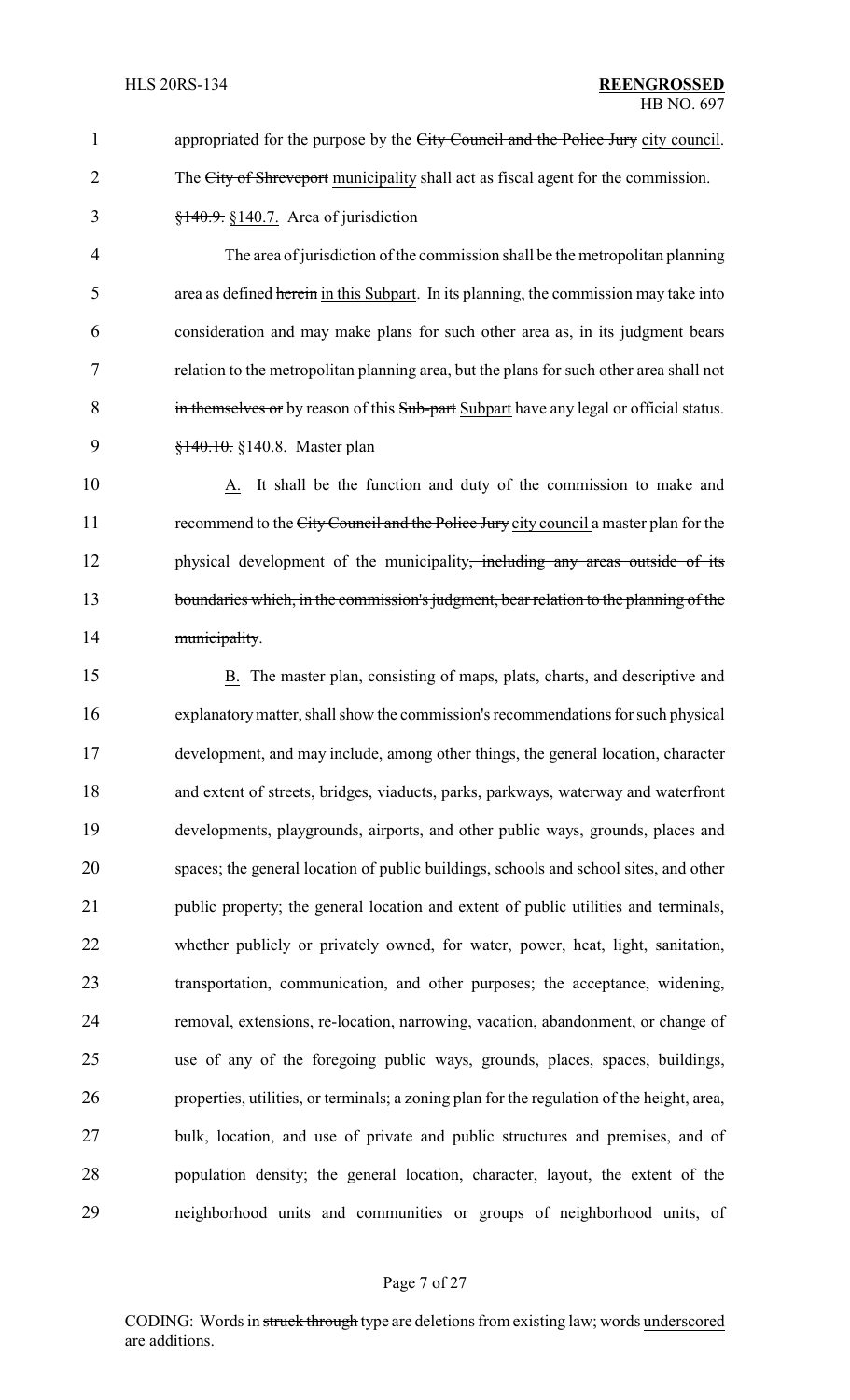neighborhood and community centers; and of the general character, extent, and layout of the replanning of blighted districts and slum areas.

 C. The commission may from time to time recommend amendments to extend or add to the plan.

§140.11. §140.9. General purpose of the plan

 In the preparation of the master plan, the commission shall make careful and comprehensive surveys and studies of the existing conditions and probable future growth of the City of Shreveport and its environs municipality. The plan shall be made with the general purpose of guiding and accomplishing a coordinated, adjusted, and harmonious development of the metropolitan planning area which will, in accordance with existing and future needs, best promote public health, safety, morals, order, convenience, prosperity, or the general welfare, as well as efficiency and economy in the process of development.

**§140.12.** §140.10. Adoption of master plan

 The commission may recommend the adoption of the master plan as a whole, or, as the work of making the whole master plan progresses, may from time to time recommend a part or parts thereof, any such part to correspond generally with one or more of the functional subdivisions of the subject matter of the plan. The adoption of the plan or any part, amendment, or addition, shall be by resolution 20 carried by the affirmative votes of a majority of the City Council, in the case of its applicability to the City of Shreveport, or by the Police Jury, in the case of its 22 applicability to areas outside of the City of Shreveport city council. The resolution shall refer expressly to the maps, descriptive matter, and other matters intended by the commission to form the whole or part of the plan, and the action taken shall be recorded on the adopted plan or part thereof by the identifying signature of the 26 secretary of the City Council or the Police Jury city council, and a copy of the plan 27 or part thereof shall be certified to each of the following: The City Council of the City of Shreveport, the Police Jury of Caddo Parish, the Caddo Parish School Board, 29 the Board of Commissioners of the Caddo Levee District, and the Clerk of Court and

### Page 8 of 27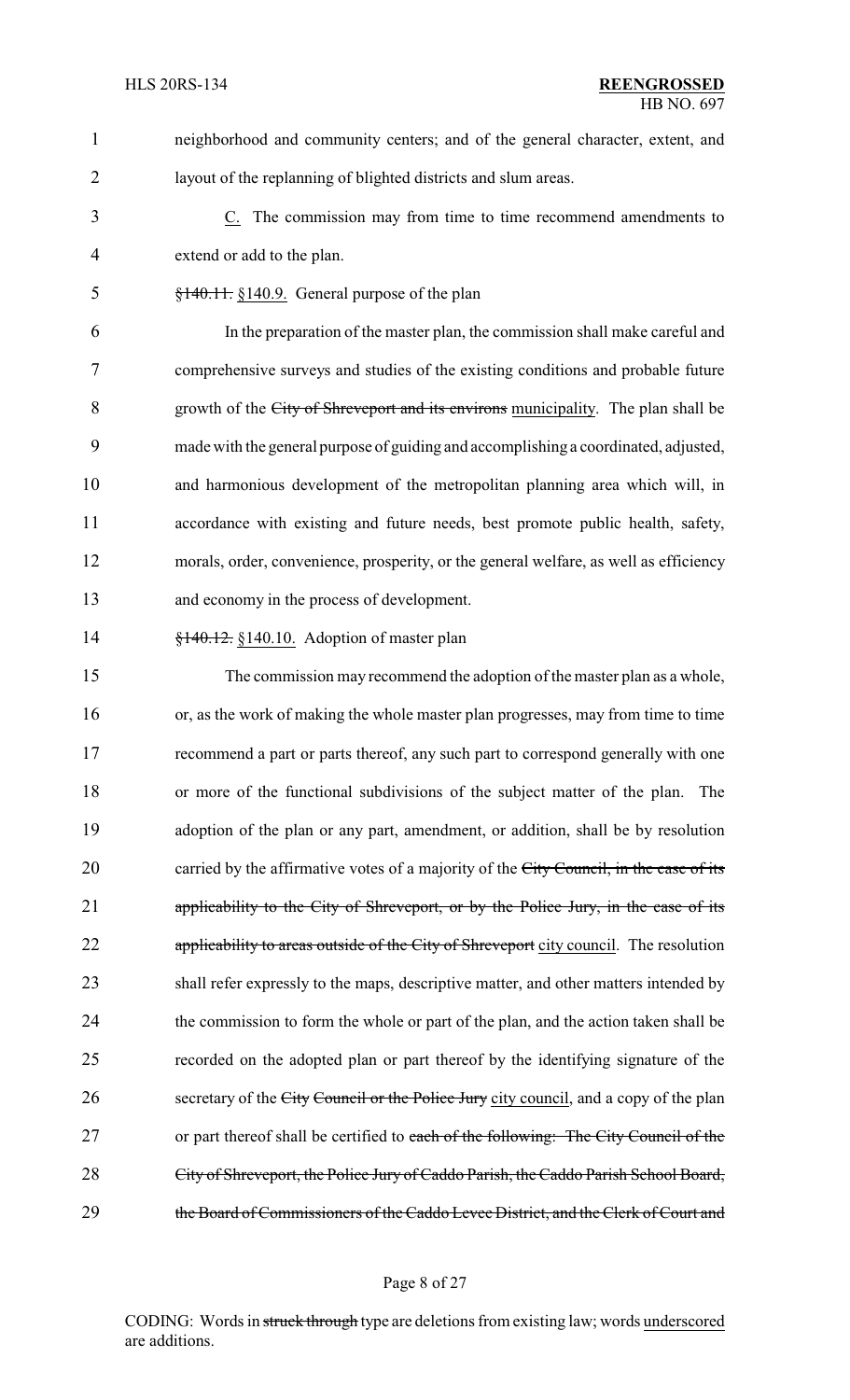1 Recorder of Caddo Parish the city council and the clerk of court of Caddo Parish, who shall record such plan or part thereof on the conveyance records of Caddo Parish. The plan or part thereof shall take effect after the date it shall have been 4 adopted by the City Council, in the case of its applicability to the City of Shreveport, or by the Police Jury, in the case of its applicability to areas outside the City of Shreveport city council.

## 7 §140.13. §140.11. Miscellaneous powers of the commission

 The commission maymake reports and recommendations relating to the plan and development of the area within its jurisdiction to public officials and agencies, public utilitycompanies, civic, educational, professional and other organizations and 11 citizens. It may recommend to the executive or legislative officials of the City of 12 Shreveport and Caddo Parish municipality, and to other public or semi-public boards, commissions, agencies, or other bodies, programs for public improvements and the financing thereof. All public officials shall, upon request, make available to the commission, within a reasonable time, such available information as it may require for its work. The commission, its members and employees, in the performance of its functions, may enter upon any land, make examinations and surveys, and place and maintain necessary monuments and marks thereon. In general, the commission shall have such additional powers as granted by ordinances 20 adopted by the City Council or the Police Jury as the case may be city council.

21 **§140.14.** §140.12. Legal status of plan

22 A. After adoption of the master plan or any part thereof, then and thenceforth 23 no street, park, or any public way, ground, place, or space, no public building or 24 structure, school or school site, or no public utility, whether publicly or privately 25 owned, shall be constructed or authorized in the area of the adopted plan until and 26 unless the location and extent thereof shall have been submitted to and approved by 27 the planning commission; provided that in the case of disapproval, the commission 28 shall communicate its reasons to the City Council or Police Jury, as appropriate city 29 council, and the City Council or Police Jury city council, by a vote of not less than

## Page 9 of 27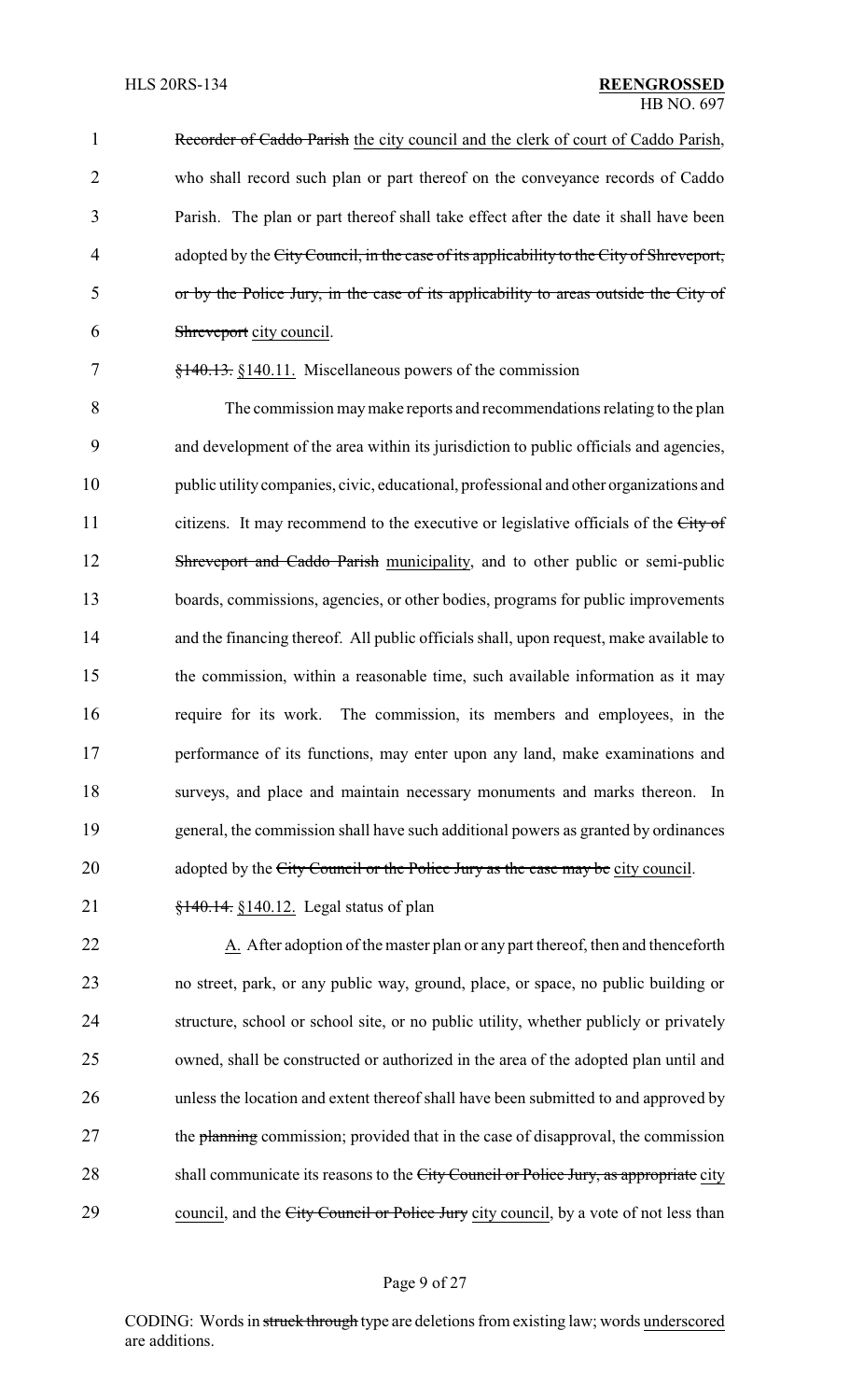## HLS 20RS-134 **REENGROSSED** HB NO. 697

1 two-thirds of its entire membership shall have the power to overrule such disapproval 2 and, upon such overruling, the City Council, Police Jury city council, or the 3 appropriate board or officer shall have the power to proceed; provided, however, that 4 if the public way, ground, place, space, building, structure, school or school site, or 5 utility be one the authorization or financing of which does not, under the law or 6 charter provisions governing the same, fall within the province of the City Council 7 or Police Jury city council or other body or official of the City of Shreveport or of 8 Caddo Parish municipality, then the submission to the planning commission shall be 9 by the board or official having such jurisdiction, and the planning commission's 10 disapproval may be overruled by such board by a vote of not less than two-thirds of 11 its entire membership or by said the official.

12 B. The acceptance, widening, removal, extension, relocation, narrowing, 13 vacation, abandonment, change of use, acquisition of land for, or sale or lease of any 14 street or other public way, ground, place, property, or structure shall be subject to 15 similar submission and approval, and the failure to approve may be similarly 16 overruled. The secretary of the commission or his deputy shall issue a receipt 17 showing the date, time, and sufficient description to identifyanydocument submitted 18 to it for approval. The failure of the commission to act within sixty  $(60)$  days from 19 the date of official filing shall be deemed approval, unless a longer period be is 20 granted by the City Council, Police Jury city council, or other submitting agency or 21 official, provided that the acceptance, widening, removal, extension, relocation, 22 narrowing, vacation, abandonment, change of use, acquisition of land for, or sale or 23 lease of any street, or other public way, ground, place, property, or structure by the 24 Police Jury of Caddo Parish or by the City Council of the City of Shreveport, as the 25 case may be, city council need not be submitted for approval by the commission 26 unless in conflict with said the master plan.

27 §140.15. Effective date

28 In creating a metropolitan planning commission, as authorized by this-Sub 29 Part, the City Council of the City of Shreveport and the Police Jury of Caddo Parish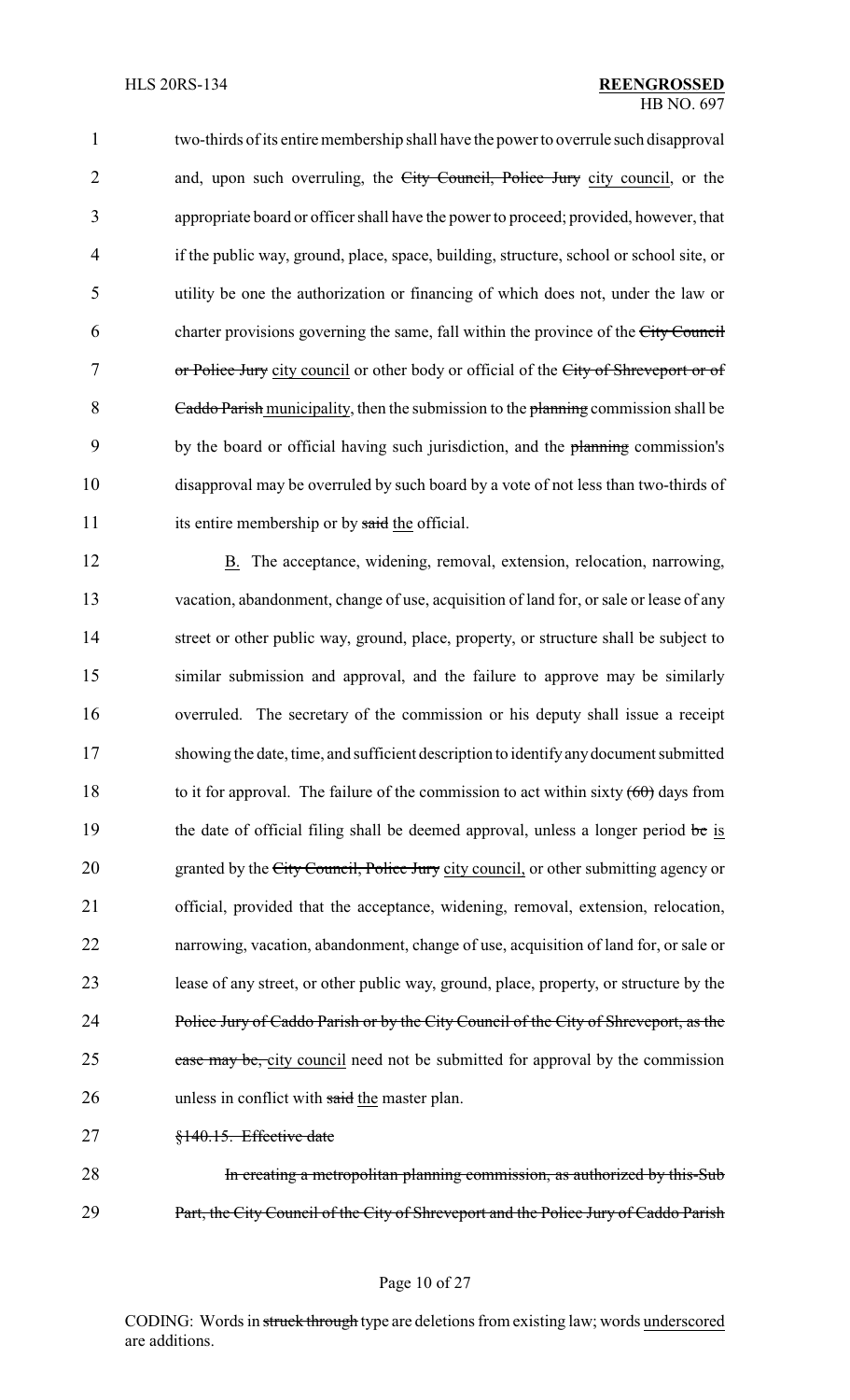1 shall, by mutual agreement, designate the date upon which the powers, duties and 2 authority of the commission shall take effect. Until such time as the Metropolitan 3 PlanningCommission begins the performance of its duties the existingCityPlanning 4 Commission of the City of Shreveport shall be continued with all the powers and 5 duties heretofore held; and, by the aforesaid date the CityPlanningCommission shall 6 have turned over to the Metropolitan Planning Commission all of its records, plans, 7 studies, or other instruments of its work and planning. Upon the attachment of the 8 jurisdiction of the Metropolitan Planning Commission, the powers of the City 9 Planning Commission of the City of Shreveport in conflict herewith, shall cease to 10 exist; provided, however, that such plans or parts thereof as have been lawfully 11 adopted by the City Planning Commission, including but not limited to the 12 subdivision regulations, major street plan, and zoning plan, shall continue in effect 13 and shall be administered by the Metropolitan Planning Commission until repealed 14 or replaced by such Metropolitan Planning Commission in accordance with this Sub-15 Part. 16 §140.16. §140.13. Planning commission as platting authority 17 From and after the time when the Shreveport Metropolitan Planning 18 Commission of Caddo Parish shall have recommended, and the CityCouncil and the 19 Police Jury have After the commission has recommended and the city council has 20 adopted a master plan in whole or in part, no plat of a subdivision of land lying 21 within the area covered by the said plan shall be filed or recorded until it shall have 22 been submitted to and approved by the commission, and such approval entered in 23 writing on the plat by the secretary of the commission. The Clerk of Court and 24 Recorder clerk of court of Caddo Parish shall not file or record a plat of a subdivision 25 without the approval of the Planning Commission commission as required by this

26 Sub-Part Subpart; the filing or recording of a plat of a subdivision without the 27 approval of the Planning Commission commission as required by this Section shall 28 be void.

## Page 11 of 27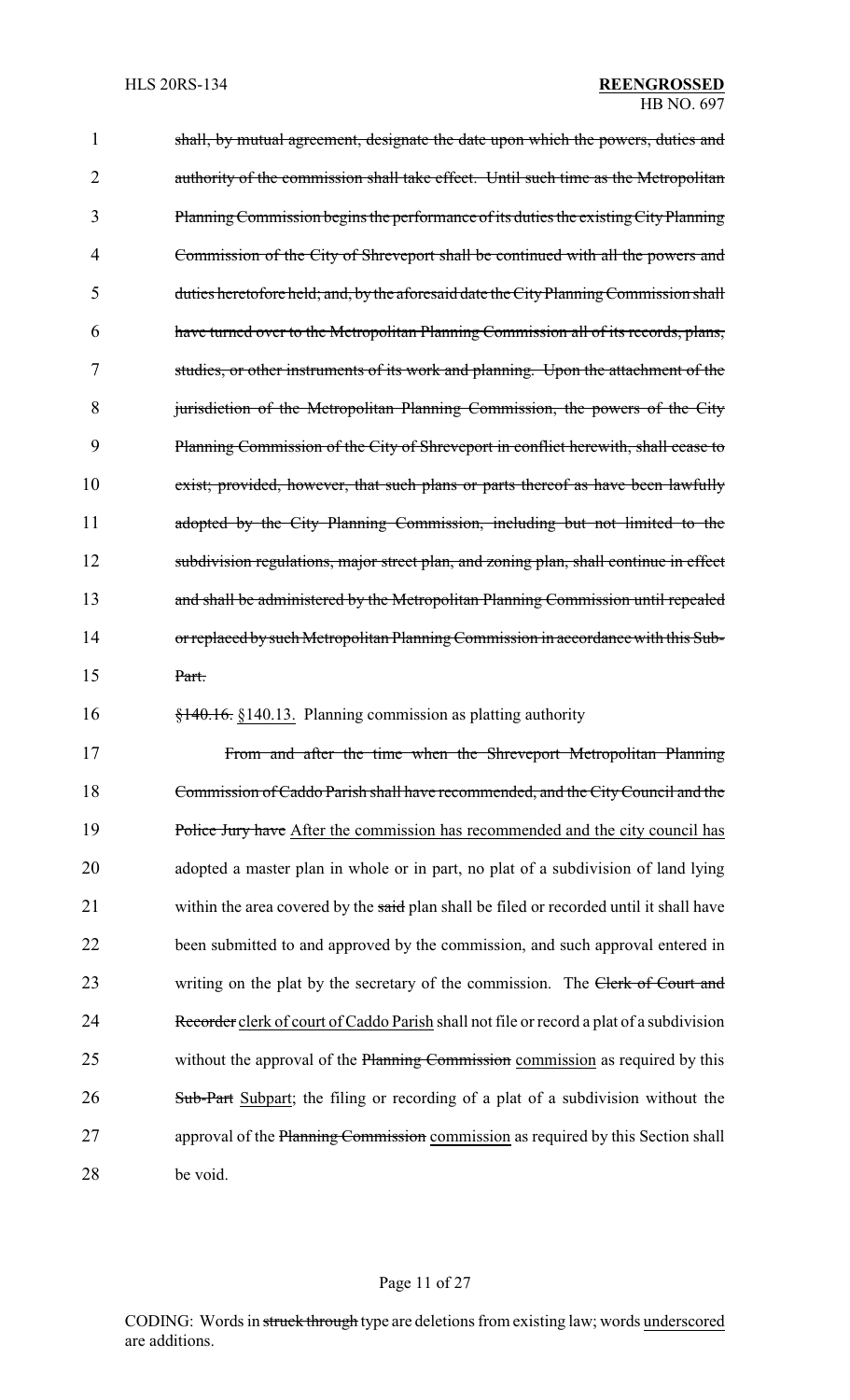§140.17. §140.14. Subdivision, regulations

2 A. In exercising the powers granted to it by this Sub-part Subpart, the planning commission shall recommend regulations governing the subdivision of land within the metropolitan planning area. Such regulations may provide for the harmonious development of the metropolitan planning area; for the coordination of streets within subdivisions with other existing or planned streets or with other features of the master plan or official map of the metropolitan planning area; for adequate open spaces for traffic, recreation, light and air; and for the distribution of population and traffic which will tend to create conditions favorable to health, safety, convenience, or prosperity.

11 B. Such regulations may include requirements as to the extent to which and the manner in which streets shall be graded and improved and water, sewer and other utility mains, piping, connections, or other facilities shall be installed as a condition precedent to the approval of the plat. The regulations or practice of the commission may provide for the tentative approval of the plat previous to such improvement and installation; but any such tentative approval shall not be entered on the plat. Such regulations may provide that, in lieu of the completion of such work and installations previous to the final approval of a plat, the commission may accept a bond, in an amount and with surety and conditions satisfactory to it, providing for the securing 20 to the City of Shreveport or to Caddo Parish, as appropriate municipality, the actual construction and installation of such improvements and utilities within a period 22 specified by the commission and expressed in the bond; and the City Council of the 23 City of Shreveport and the Police Jury of Caddo Parish are city council is hereby granted the power to enforce such bonds by all appropriate legal and equitable remedies. Such regulations may provide, in lieu of the completion of such work and installations previous to the final approval of a plat, for an assessment or other 27 method whereby the City of Shreveport or Caddo Parish, as appropriate, municipality is put in an assured position to do such work and make such installations at the cost of the owners of the property within the subdivision.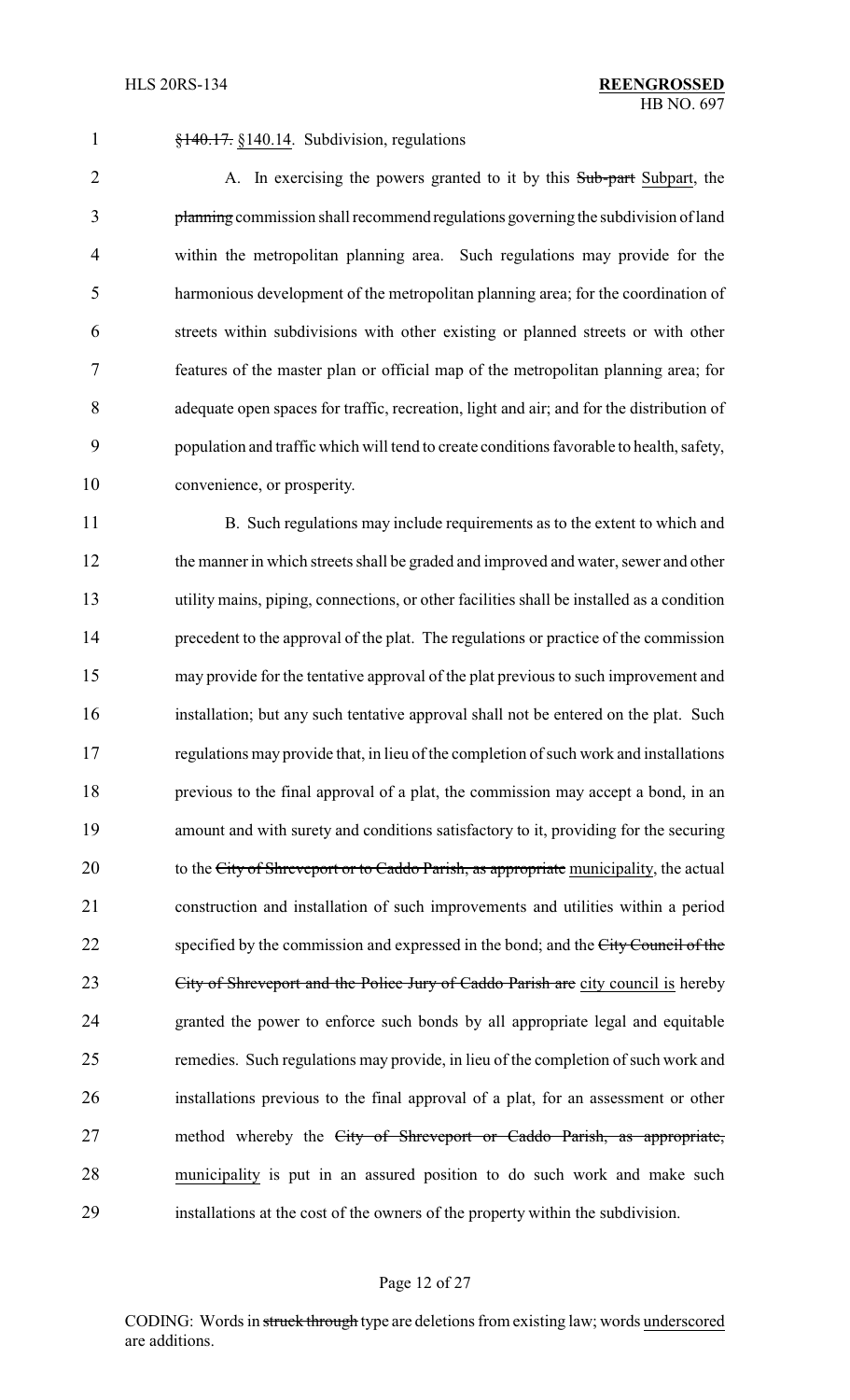| $\mathbf{1}$   | C. Before recommending its subdivision regulations or any amendments                    |
|----------------|-----------------------------------------------------------------------------------------|
| $\overline{2}$ | thereto, the commission shall hold a public hearing thereon, at least ten $(10)$ days   |
| 3              | notice of the time and place of which shall be published in a newspaper of general      |
| $\overline{4}$ | circulation in the municipality and parish; certified copies of these regulations to be |
| 5              | filed with the local legislative body and the Clerk of Court city council and the clerk |
| 6              | of court of Caddo Parish. The commission shall then present its recommendation for      |
| 7              | subdivision regulations to the City Council or the Police Jury for adoption by the      |
| 8              | City Council or the Police Jury, as the case may be city council.                       |
| 9              | $\frac{$140.18}{\\81.40.15}$ . Procedure on subdivision plats; appeals                  |
| 10             | A.(1) The secretary of the commission or his deputy shall issue a receipt               |
| 11             | showing the date, time, and sufficient description to identify any plat submitted to    |
| 12             | it for approval.                                                                        |
| 13             | (2) The commission shall approve or disapprove the plat within sixty days               |
| 14             | thereof, otherwise said the plat shall be deemed to be approved and a certificate to    |
| 15             | that effect shall be issued by the commission on demand; however, the applicant for     |
| 16             | commission approval may waive this requirement and consent to the extension of          |
| 17             | such period.                                                                            |
| 18             | (3) The ground of disapproval of any plat shall be stated upon the records of           |
| 19             | the commission, with the recorded vote of each member included in said the records.     |
| 20             | (4) No plat shall be disapproved by the commission without affording a                  |
| 21             | hearing thereon.                                                                        |
| 22             | B. Any applicant or other person may appeal commission approval or                      |
| 23             | disapproval of a subdivision plat to the city council or the police jury, as the case   |
| 24             | may be, under such procedures and provisions as shall be established in the             |
| 25             | subdivision regulations.                                                                |
| 26             | $\frac{$140.19}{\\8140.16}$ . Effect of plat approval on status of dedications          |
| 27             | The approval of a plat by the planning commission shall not be deemed to                |
| 28             | constitute or affect any acceptance by the municipality or parish or public body of     |
| 29             | the dedication of any street or other ground shown upon the plat.                       |

# Page 13 of 27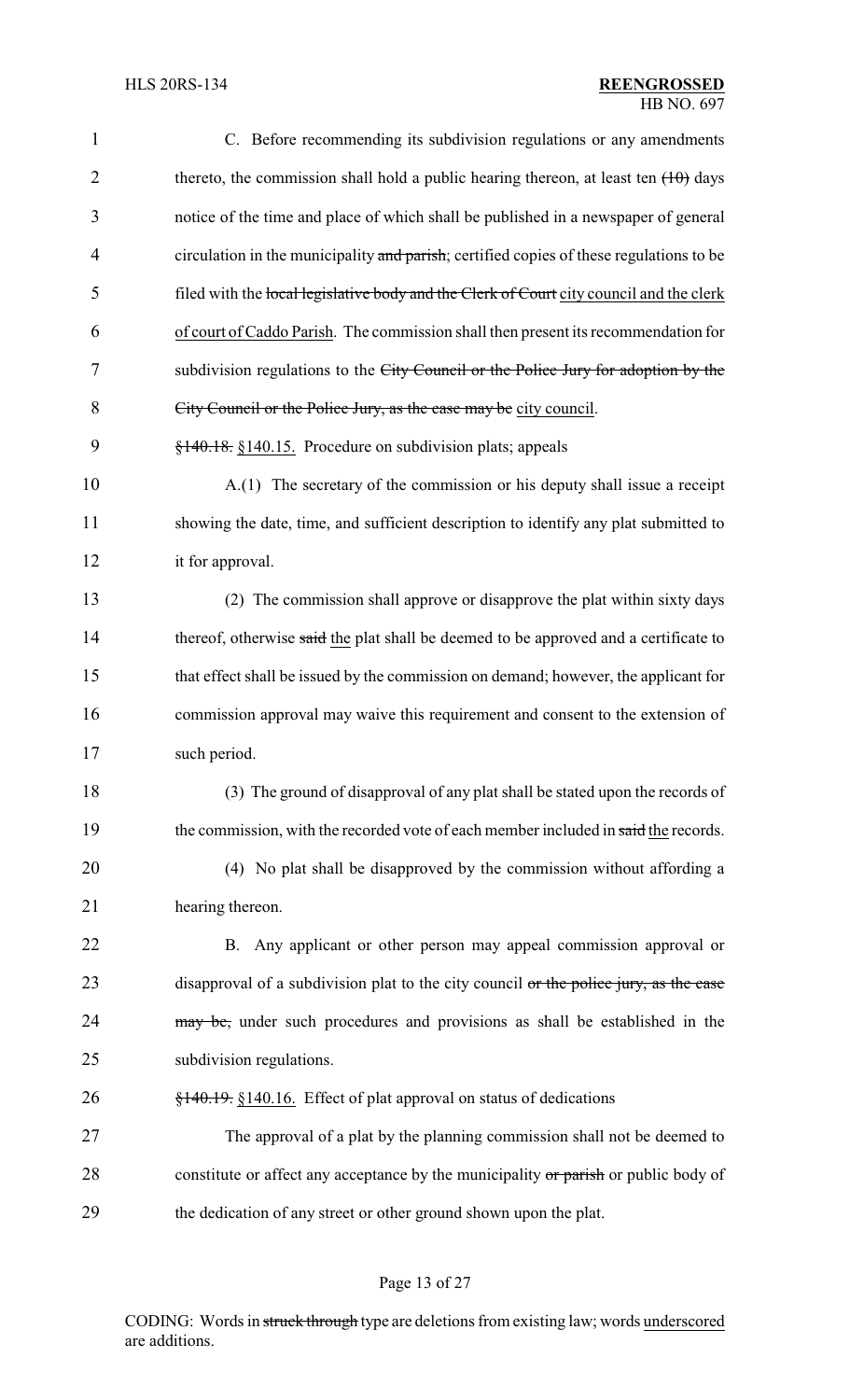§140.20. §140.17. Penalties for transferring lots in unapproved subdivisions

2 Whoever, being If the owner or the agent of the owner of any land located within the area covered by the adopted plan, transfers or sells or agrees to sell or negotiates to sell such land by reference to or exhibition of or by other use of a plat of subdivision of such land before such plat has been approved by such commission and recorded in the office of the Clerk of Court and Recorder of Caddo Parish, clerk of court of Caddo Parish, the owner or the agent of the owner shall be subject to a penalty of one hundred dollars for each lot so transferred or sold or agreed or negotiated to be sold; and the description by metes and bounds in the instrument of transfer or other document used in the process of selling or transferring shall not 11 exempt the transaction from such penalties. The municipality or the parish, as 12 appropriate, through its attorney or other designated official, may enjoin such transfer of sale or agreement by action for injunction or may recover the penalty by civil action.

§140.21. §140.18. Acceptance of and improvements in unapproved streets

 From and after the time when the platting jurisdiction of the planning 17 commission shall have attached by virtue of After the adoption of a master plan, in 18 whole or in part, as provided in R.S. 33:140.16 R.S. 33:140.13, the municipality or **parish** or other public body shall not accept, lay out, open, improve, grade, pave, or light any street within the area covered by the adopted plan, which conflicts with the plan unless such street shall have been accepted or opened as, or shall have otherwise received the legal status of, a public street prior to such attachment of the commission's platting jurisdiction, or unless such street corresponds in its location and lines with a street shown on a subdivision plat approved by such commission or on a street plat made by and adopted by such commission; provided, however, that 26 the City Council, or, in the case of a street outside of the municipality, the Police **Jury** city council may locate and construct or may accept any other street if the ordinance or other measure for such location and construction or for such acceptance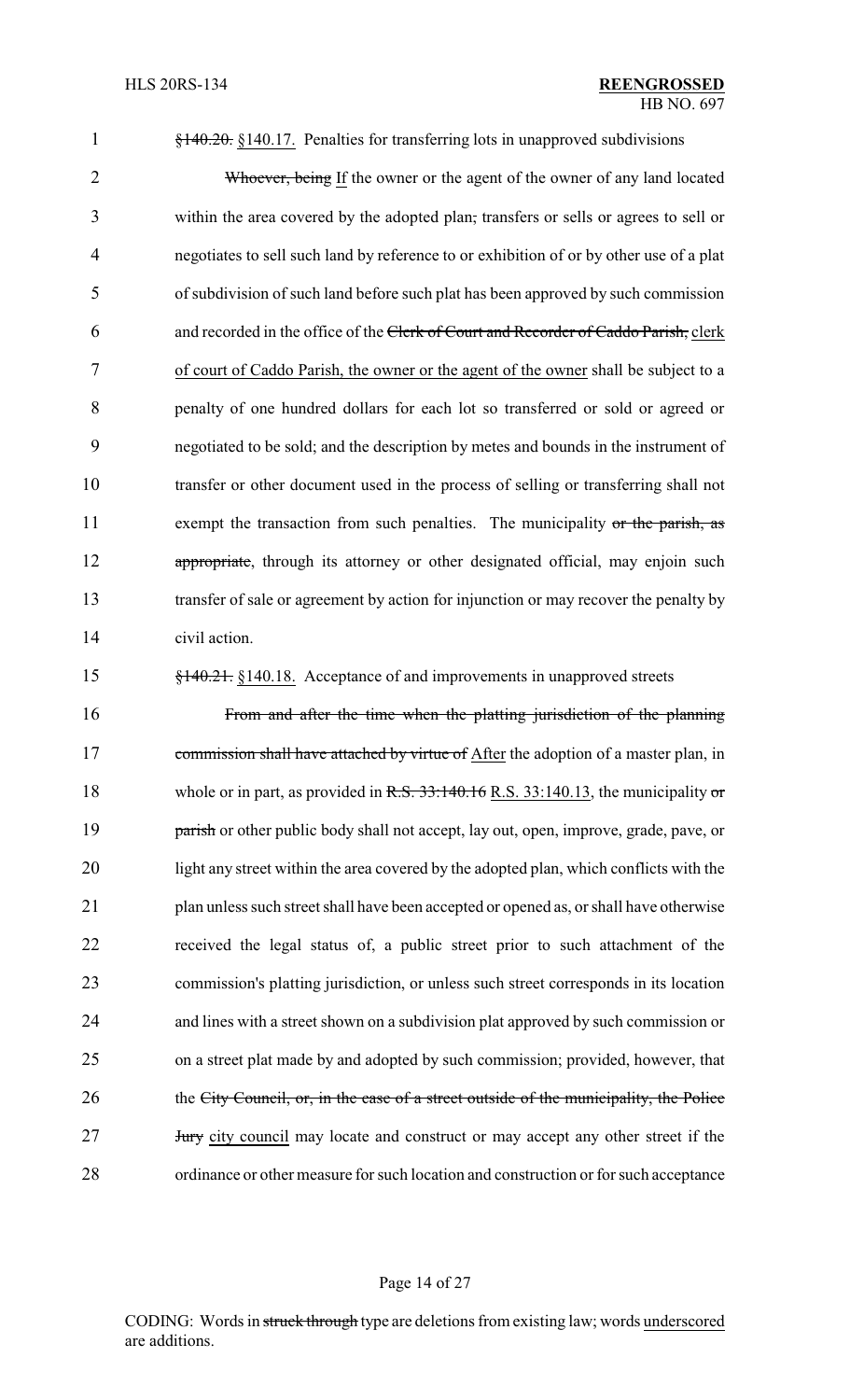be first submitted to such commission for its approval, and, if disapproved by the commission, be passed by not less than two-thirds of the entire membership of the City Council or Police Jury, as appropriate city council; and a street approved by the commission upon such submission, or constructed or accepted by such two-thirds vote after disapproval by the commission, shall have the status of an approved street as fully as though it has been originally shown on a subdivision plat approved by the commission or on a plat made and adopted by the commission. §140.22. §140.19. Building permits Whenever the planning commission has recommended to the City Council 10 and the Police Jury, and the City Council or Police Jury After the commission has recommended to the city council and the city council has adopted in whole or in part, a building permit plan, including both the full text of a building permit ordinance and the map or maps, showing the districts or zones in which building permits will be required, then and thereafter no building shall be erected in those areas without first having secured the required building permit. §140.23. §140.20. Platting of street lines by planning commission 17 From and after the time when the planning commission shall have 18 recommended and the City Council and the Police Jury After the commission has recommended and the city council has adopted a master plan in whole or in part, which includes at least a major street plan, or shall have progressed in its master 21 planning to the state of the making and recommending a major street plan, such commission shall have the power to make or cause to be made, from time to time, plats on which are indicated the locations of the lines recommended by the commission as the planned or mapped lines of future streets, street extensions, street widenings, or street narrowings. The making or certifying of a plat by the

 commission shall not in and of itself constitute or be deemed to constitute the opening or establishment of any street or the taking or acceptance of any land for street purposes.

## Page 15 of 27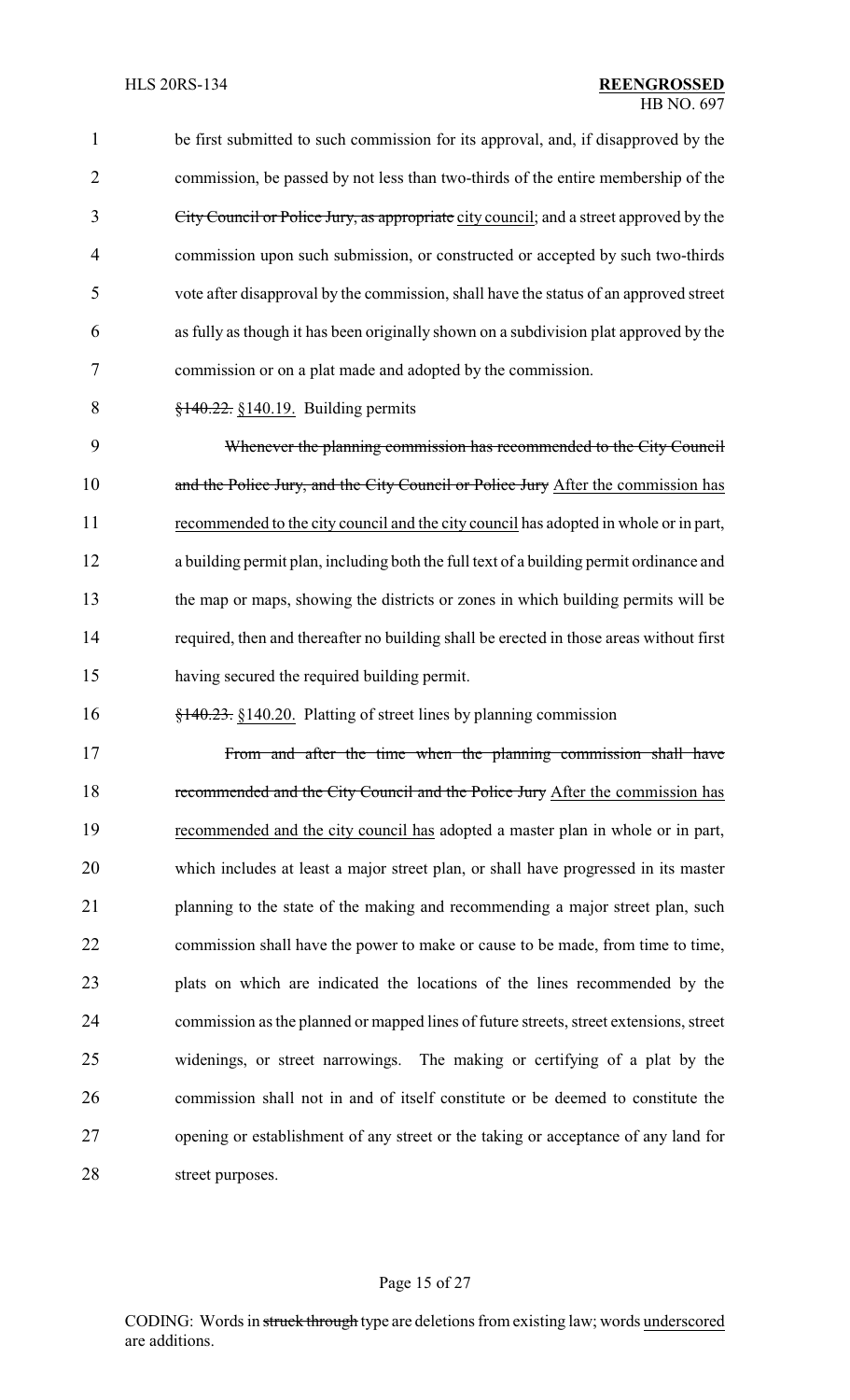| $\mathbf{1}$   | §140.24. §140.21. Establishment of official map                                           |
|----------------|-------------------------------------------------------------------------------------------|
| $\overline{2}$ | When the City Council and the Police Jury have After the commission has                   |
| 3              | recommended and the city council has adopted a master plan which includes at least        |
| 4              | a major street plan, or the Planning Commission commission has progressed in its          |
| 5              | master planning to the state of the making and recommending of a major street plan,       |
| 6              | and shall have certified a copy of such major street plan to the City Council and one     |
| 7              | to the Police Jury, then the City Council and the Police Jury city council, then the      |
| 8              | city council may establish an official map of the municipality, in the case of the City   |
| 9              | Council, and that part of Caddo Parish within the area included within the adopted        |
| 10             | plan but outside the City of Shreveport, in the case of the Police Jury. The official     |
| 11             | map shall show the location of the streets theretofore existing and established by law    |
| 12             | as public streets. Such official map may also show the location of the lines of streets   |
| 13             | on plats of subdivisions which shall have been approved by the planning                   |
| 14             | commission. The City Council and the Police Jury city council shall certify the fact      |
| 15             | of the establishment of the official map to the Clerk of Court and Recorder of Caddo      |
| 16             | Parish clerk of court of Caddo Parish.                                                    |
| 17             | $\frac{$140.25}{100.25}$ . $\frac{$140.22}{100.22}$ . Official map; additions and changes |
| 18             | The City Council and the Police Jury city council may add to the official                 |
| 19             | map, each in its own jurisdiction, by placing thereon, from time to time, the lines of    |
| 20             | streets in accordance with the plat of any subdivision which shall have been              |
| 21             | approved by the planning commission. The City Council and the Police Jury city            |
| 22             | council may make, from time to time, other additions to or modifications of the           |
| 23             | official map by placing thereon the lines of planned new streets or street extensions,    |
| 24             | widenings, narrowings, or vacations. The placing of any street or street line upon the    |
| 25             | official map shall not, in or of itself, constitute or be deemed to constitute the        |

purposes.

# Page 16 of 27

opening or establishing of any street or the taking or accepting of any land for street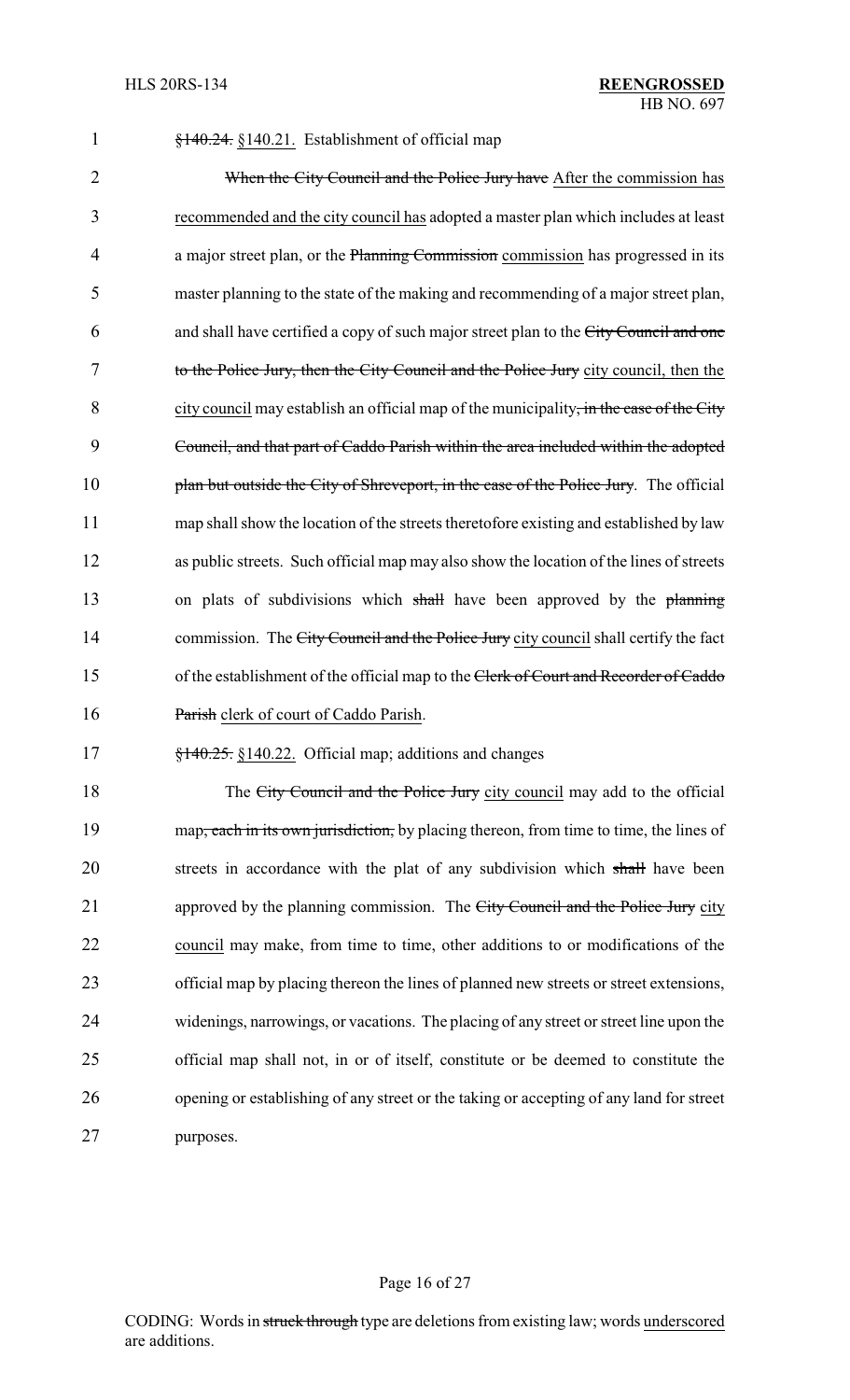| $\mathbf{1}$   | §140.26. §140.23. Regulation of buildings in bed of mapped streets                      |
|----------------|-----------------------------------------------------------------------------------------|
| $\overline{2}$ | A. For the purpose of preserving the integrity of the official map, the City            |
| 3              | Council and the Police Jury city council may provide by general ordinance or other      |
| 4              | legislative action that no permit shall be issued for any building or structure or part |
| 5              | thereof on any land located between the mapped lines of any street as shown on the      |
| 6              | official map.                                                                           |
| 7              | B. Any such ordinance or legislative act shall provide that the Board of                |
| 8              | Appeals board of appeals, as provided for in this Sub-part Subpart, shall have the      |
| 9              | power, upon an appeal filed with it by the owner of any such land, to authorize the     |
| 10             | grant of a permit for a building or structure or part thereof within any such mapped    |
| 11             | street location in any case in which such board finds, upon the evidence and            |
| 12             | arguments presented to it upon such appeal,                                             |
| 13             | (1) That that the property of the appellant of which such mapped street                 |
| 14             | location forms a part will not yield a reasonable return to the owner unless such       |
| 15             | permit be granted, or                                                                   |
| 16             | $(2)$ That that balancing the interest of the municipality or parish in preserving      |
| 17             | the integrity of the official map and the interest of the owner in the use and benefits |
| 18             | of his property, the grant of such permit is required by considerations of justice and  |
| 19             | equity.                                                                                 |
| 20             | C. Before taking any such action, the board of appeals shall hold a hearing             |
| 21             | thereon, at least ten days notice of the time and place of which shall be given to the  |
| 22             | appellant by mail at the address specified by the appellant in his appeal petition. In  |
| 23             | the event that the board of appeals decides to authorize a building permit, it shall    |
| 24             | have the power to specify the exact location, ground area, height, and other details    |
| 25             | and conditions of extent and character, and also the duration of the building,          |
| 26             | structure or part thereof to be permitted.                                              |
|                |                                                                                         |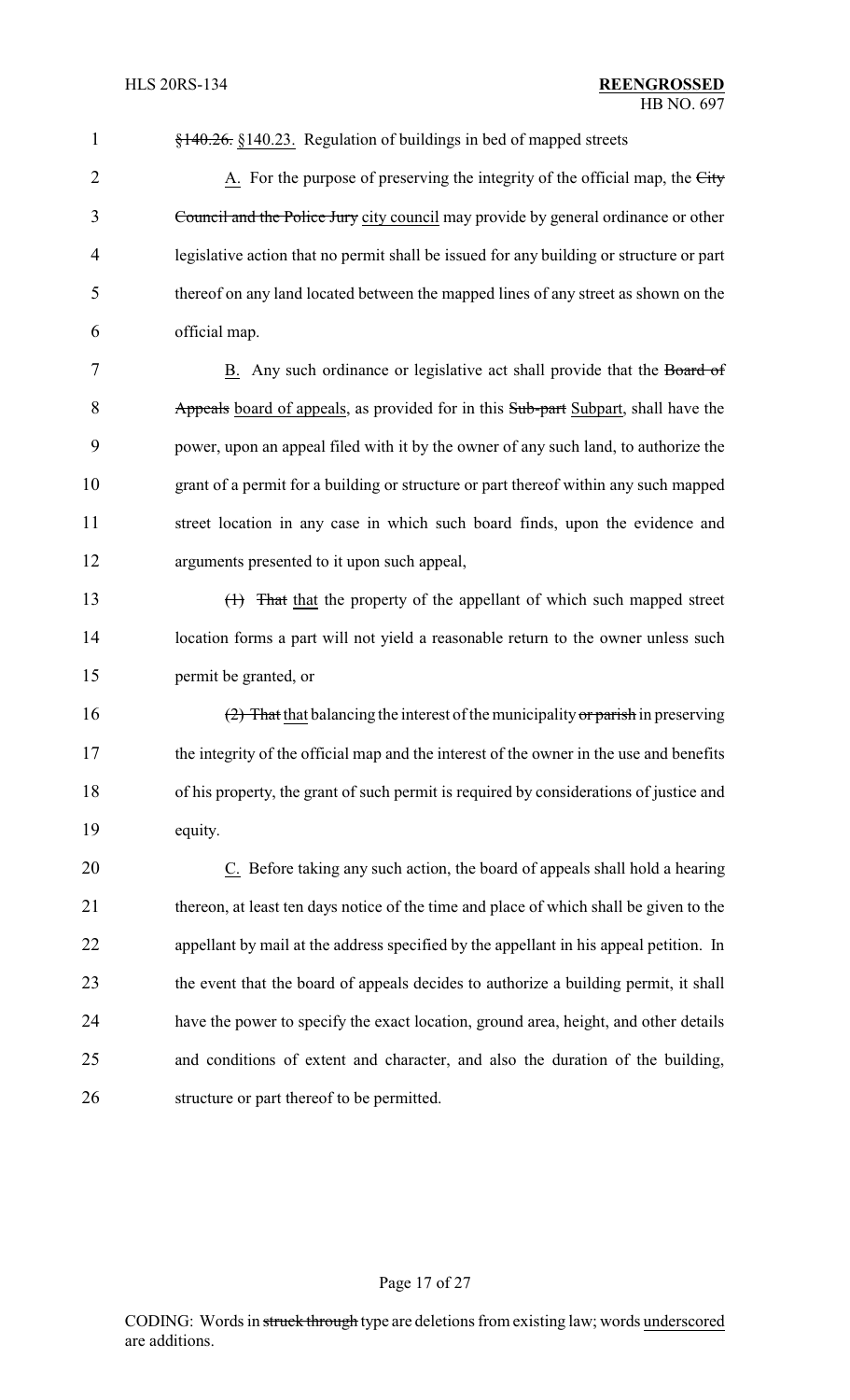§140.27. §140.24. Municipal improvements in streets; buildings not on mapped streets

 A. Except in streets existing and established by law as public streets at the date of the establishment of the official map, no public water facilities, sewer, or other public utilities or improvements shall be constructed after such date in any street until such street is duly placed on the official map.

7 B. The city council and the police jury may provide by ordinance that no permit for the erection of any building shall be issued unless a street giving access to such proposed building existed and was established by law as a public street at the time of the establishment of the official map or shall have been duly placed on the 11 official map in accordance with the provisions of R.S. 33:140.24 and R.S. 33:140.25 R.S. 33:140.21 and 140.22; provided, however, that such ordinance shall contain a provision whereby the applicant for such permit may appeal to the board of appeals, hearing upon which appeal and notice of the time and place of which shall be 15 published in a newspaper of general circulation in the city and parish municipality, 16 and such board shall have the authority to authorize such a permit, subject to such conditions as the board may impose, where the circumstances of the case do not require the proposed building to be related to the existing streets or to streets as shown on the official map and where the permit would not tend to distort or increase the difficulty of carrying out the official map of the master plan of the municipality. **§140.28.** §140.25. Grant of power

 For the purpose of promoting the public health, safety, morals, convenience, 23 order, prosperity and general welfare, the City Council of the City of Shreveport and 24 the Police Jury of Caddo Parish are city council is hereby empowered, in accordance 25 with the conditions and the procedures specified in this Sub-Part Subpart, to regulate the location, height, bulk, number of stories and size of buildings and other structures, the percentage of the lot which may be occupied, the sizes of yards, courts or other open spaces, the density of population, and the uses of buildings, structures and land for trade, industry, residence, recreation, civic activities, and otherp

## Page 18 of 27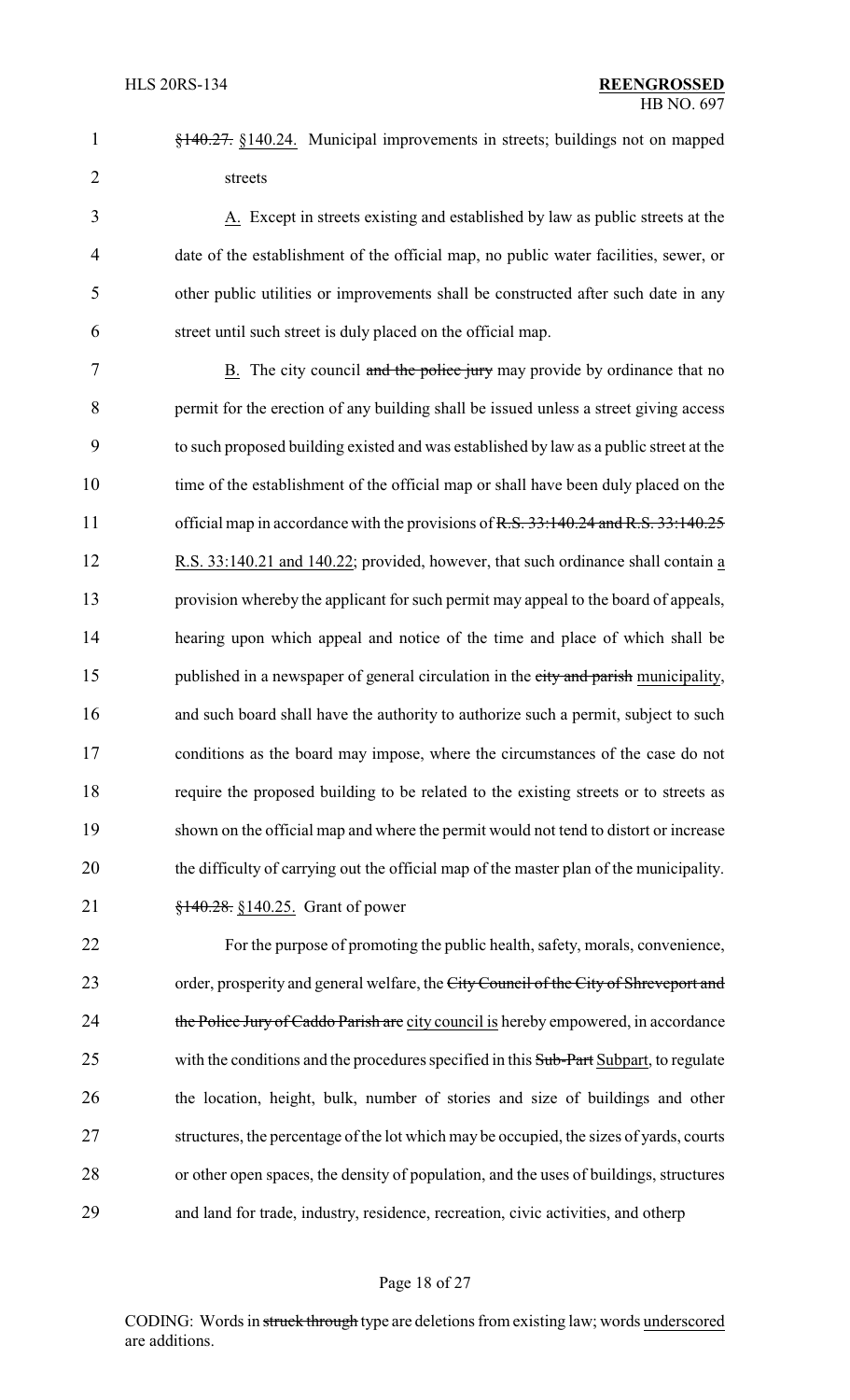1 purposes, within the municipality, in the case of the City of Shreveport, and within that part 2 of Caddo Parish within the metropolitan planning area but outside the City of Shreveport in 3 the case of Caddo Parish.

4 §140.29. §140.26. The zoning plan

5 Whenever the planning If the commission recommends to the City Council of the City of Shreveport and to the Police Jury of Caddo Parish city council a zoning plan, including both the full text of a zoning ordinance and the map or maps, representing the recommendations of the planning commission for the regulation by districts or zones of the location, height, bulk, number of stories, and size of buildings and other structures, the percentage of the lot which may be occupied, the size of yards, courts and other open spaces, the density of population, and the uses of buildings, structures, and land for trade, industry, residence, recreation, civic 13 activities, and other purposes, then the City Council and the Police Jury city council 14 may exercise the powers granted for the purpose mentioned in R.S. 33:140.28 R.S. 15 33:140.25 and may divide the municipality or that part of the parish within the 16 metropolitan planning area outside the City of Shreveport, as the case may be, into districts or zones of such number, shape, and area as it may determine, and, for such purposes, may regulate the erection, construction, reconstruction, conversion, alteration, and uses of buildings and structures and the uses of land. All such regulations shall be uniform for each class or kind of building throughout each district, but the regulations in one district may differ from those in other districts.

22  $\frac{$140.30}{9140.30}$  \times \$140.27. Method of procedure

23 Before enacting the zoning ordinance or any amendment thereto, the Police 24 **Jury** city council shall hold a public hearing thereon, at least ten days notice of the 25 time and place of which shall be published in a newspaper of general circulation in 26 the parish municipality. The zoning ordinance, including the map or maps, may 27 from time to time be amended; but no amendment shall become effective unless it 28 be first submitted to and approved by the planning commission, or, if disapproved,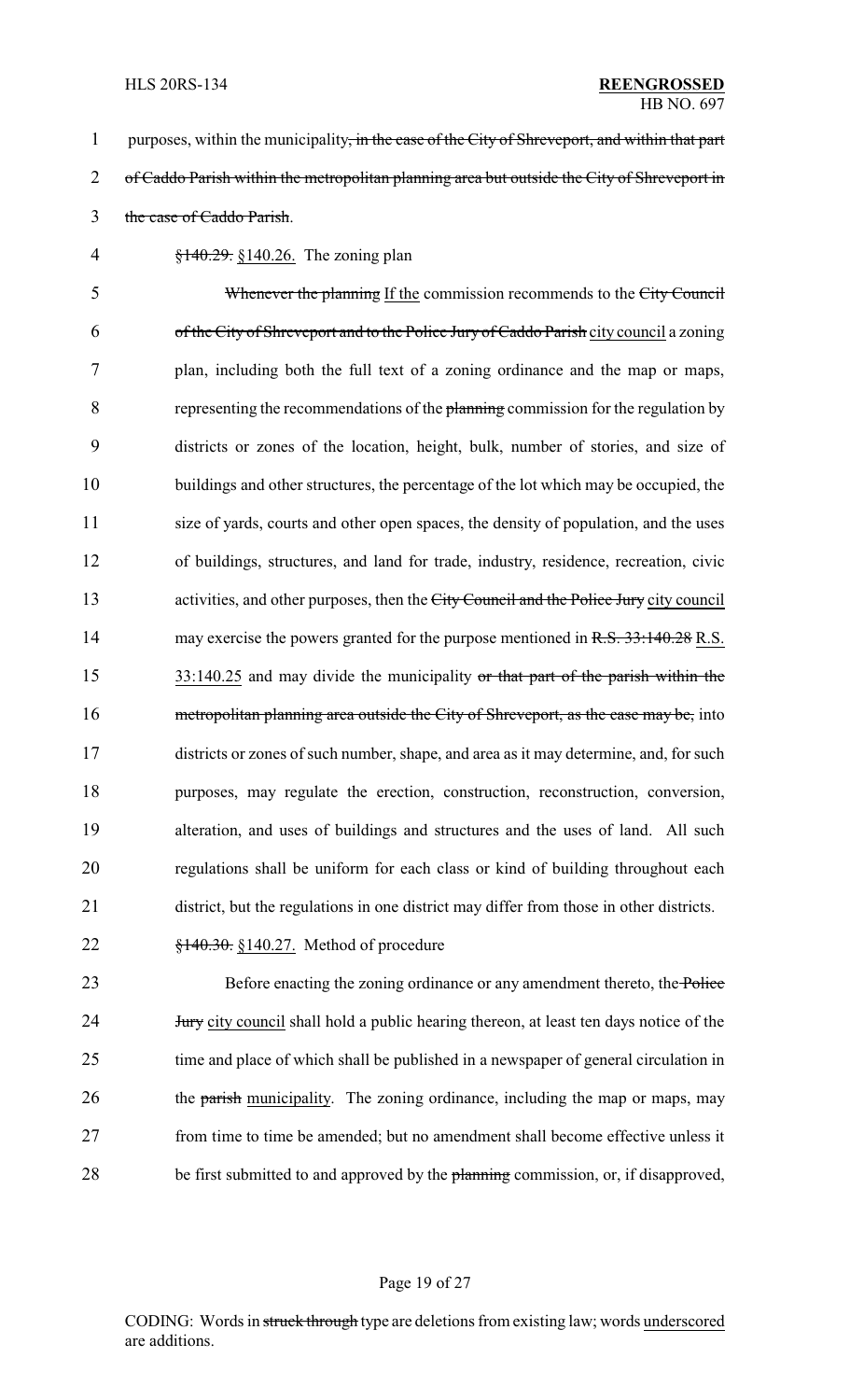| $\mathbf{1}$   | shall receive the favorable vote of not less than two-thirds of the entire membership   |
|----------------|-----------------------------------------------------------------------------------------|
| $\overline{2}$ | of the City Council or the Police Jury, as the case may be city council.                |
| 3              | $$140.31$ . $$140.28$ . Non-conforming uses                                             |
| 4              | A. The lawful use of a building or premises exactly as such use existed at the          |
| 5              | time of the enactment of any regulation affecting it may be continued although such     |
| 6              | use does not conform with the provisions of such regulation. The City Council or        |
| 7              | the Police Jury, as appropriate, city council may provide for the termination of non-   |
| 8              | conforming uses either by specifying the period or periods within which they shall      |
| 9              | be required to cease or by providing a formula or formulas whereby the compulsory       |
| 10             | termination of a non-conforming use shall be so fixed as to allow a reasonable period   |
| 11             | for the recovery or amortization of the investment in the non-conformance or with       |
| 12             | adequate compensation by a court of competent jurisdiction.                             |
| 13             | <b>B.</b> The City Council or the Police Jury, as appropriate, The city council may     |
| 14             | in its discretion provide by ordinance for the resumption, restoration, reconstruction, |
| 15             | extension, or substitution of non-conforming uses upon such terms and conditions        |
| 16             | as may be set forth in the ordinance.                                                   |
| 17             | $\frac{1}{2}$ +40.32. §140.29. Board of appeals                                         |
| 18             | A.(1) The zoning ordinances shall provide for a Board of Appeals board of               |
| 19             | appeals comprised of seven members, each to be appointed for a term of five years.      |
| 20             | Three members shall be appointed by the city council of the city of Shreveport, three   |
| 21             | members shall be appointed by the policy jury of Caddo Parish, and one member           |
| 22             | shall be elected by the joint action of the city council and the police jury. Of the    |
| 23             | members first appointed by the city council, one shall be appointed for a term of five  |
| 24             | years and two for a period of three years; of the members first appointed by the        |
| 25             | police jury, one shall be appointed for a term of four years and two for a period of    |
| 26             | two years; the member elected by joint action of the city council and police jury shall |
| 27             | be elected for a term of one year. Members shall serve without compensation. Any        |
| 28             | vacancy shall be filled for the unexpired term by the appointive authority, which       |
| 29             | shall have also the authority to remove any member for cause stated in writing and      |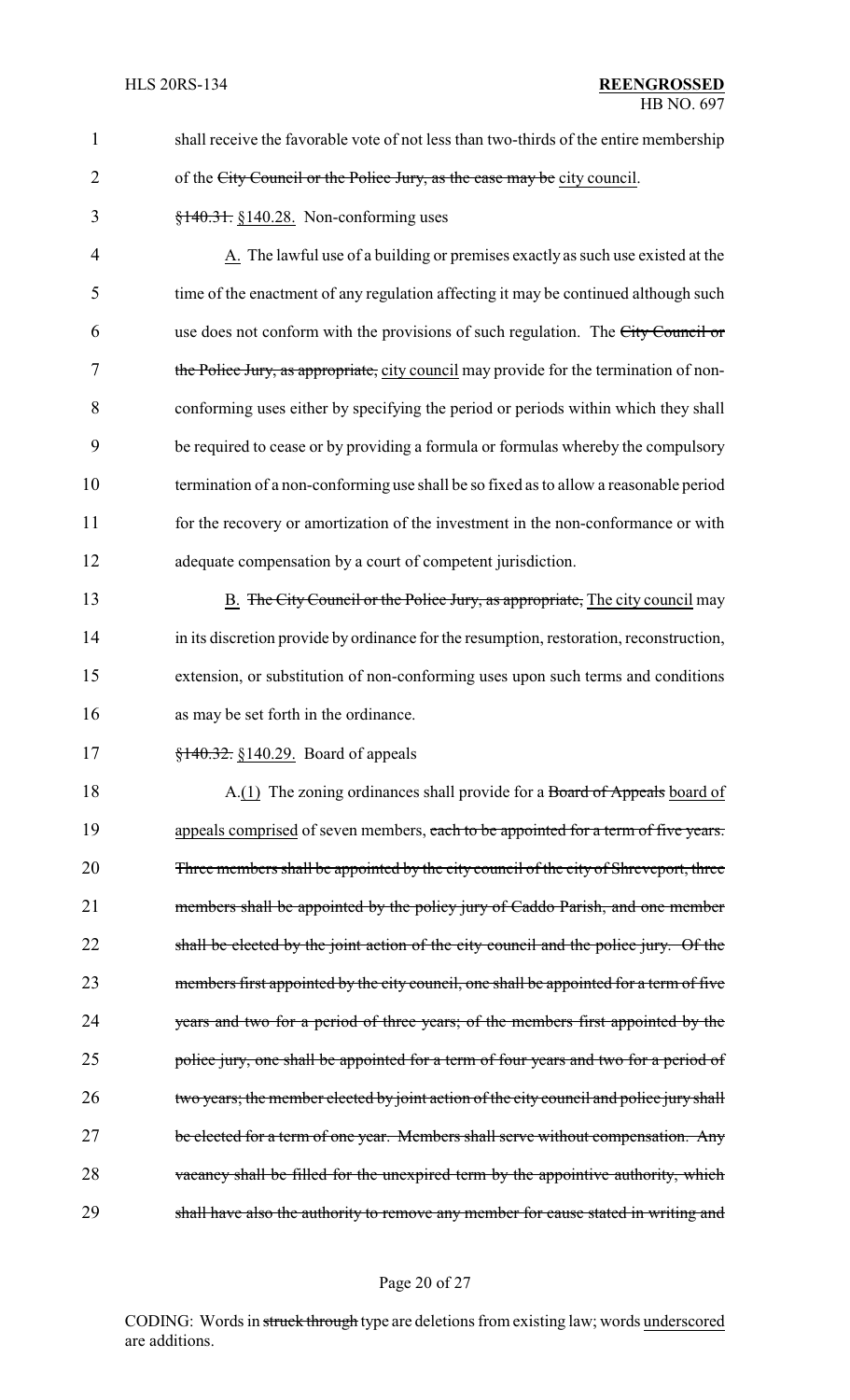| 1              | after public hearing. Notwithstanding anything contained herein to the contrary,        |
|----------------|-----------------------------------------------------------------------------------------|
| $\overline{2}$ | those members presently serving on the board of appeals will be allowed to complete     |
| 3              | their present terms and the two alternate members will be allowed to complete their     |
| 4              | terms as members, subject to the authority of the appointing authorities to remove      |
| 5              | any member for cause stated in writing and after public hearing all of whom shall be    |
| 6              | appointed by the city council.                                                          |
| 7              | (2) Members shall serve five-year terms after initial terms as provided in this         |
| 8              | Subsection. Two members shall serve an initial term of one year; two shall serve        |
| 9              | two years; one shall serve three years; one shall serve four years; and one shall serve |
| 10             | five years, as determined by lot at the first meeting of the board.                     |
| 11             | (3) Members shall serve without compensation.                                           |
| 12             | (4) Vacancies resulting from the expiration of a term or any other reason               |
| 13             | shall be filled for the remainder of the unexpired term in the manner of the original   |
| 14             | appointment.                                                                            |
| 15             | (5) A member may be removed for cause stated in writing and after a public              |
| 16             | hearing.                                                                                |
| 17             | B. The zoning ordinance may provide and specify general rules to govern the             |
| 18             | organization and procedure of such board of appeals, which rules shall not be           |
| 19             | inconsistent with the provisions of this Subpart.                                       |
| 20             | C. The zoning ordinance may provide that the board of appeals may permit                |
| 21             | special exemptions to the zoning regulations in the classes of cases or situations and  |
| 22             | in accordance with the principles, conditions, safeguards, and procedures specified     |
| 23             | in the ordinance. The ordinance may also authorize the board of appeals to interpret    |
| 24             | the zoning maps and pass upon disputed questions of lot lines or district boundary      |
| 25             | lines or similar questions as they arise in the administration of the zoning            |
| 26             | regulations. The ordinance may also authorize the board of appeals to grant a           |
| 27             | variance from the strict application of zoning regulations where other procedures for   |
| 28             | variance or modification are not specified in the zoning ordinance.                     |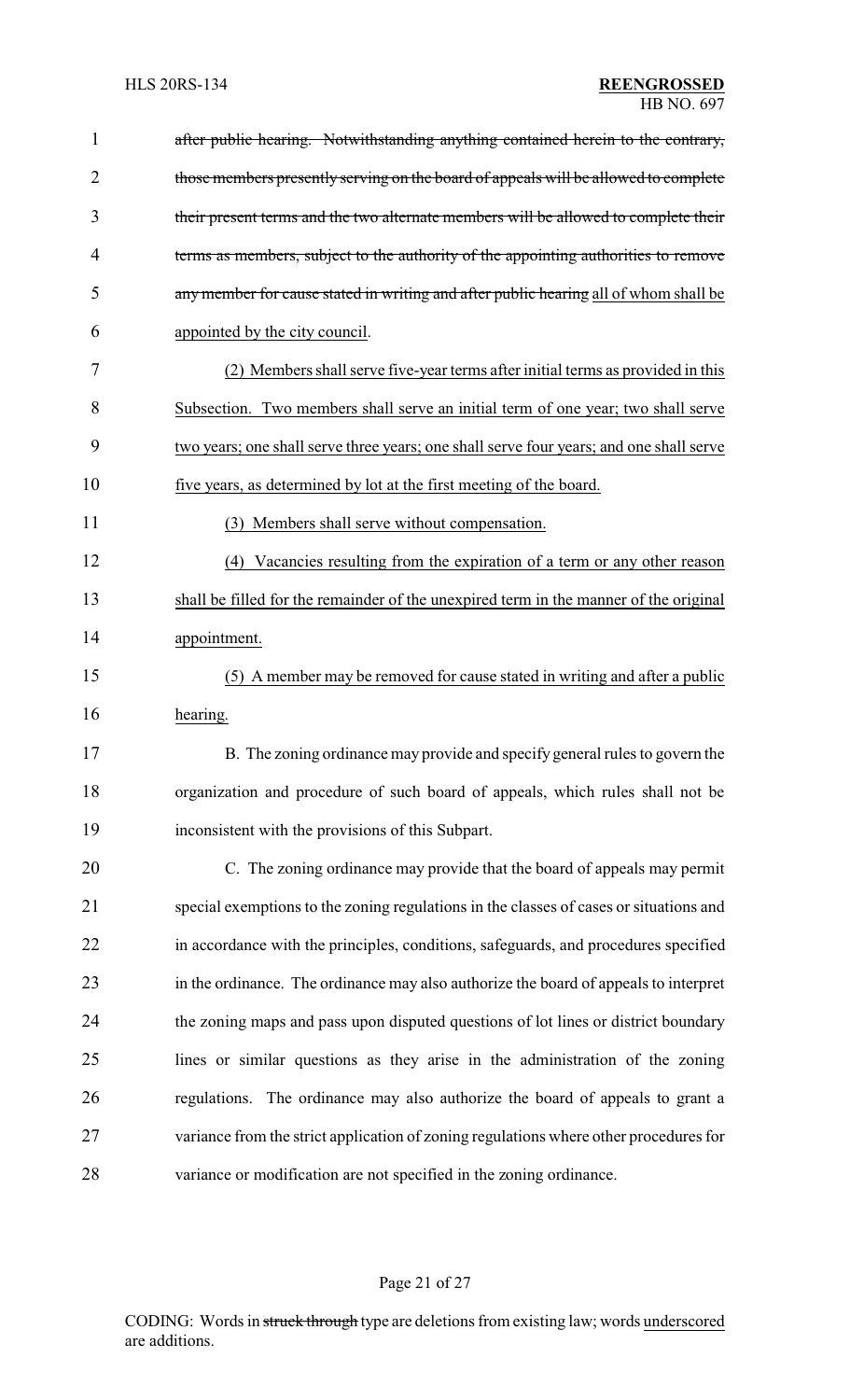| 1              | D. Appeals to the board of appeals may be taken by any person aggrieved                   |
|----------------|-------------------------------------------------------------------------------------------|
| $\overline{2}$ | or by any officer, department, board or bureau of the City or Parish municipality         |
| 3              | affected by any grant or refusal of a building permit or other act or decision of the     |
| 4              | building inspector or permit and zoning clerk of the municipality or parish or other      |
| 5              | administrative official based in whole or in part upon the provisions of any ordinance    |
| 6              | enacted under this Subpart.                                                               |
| 7              | E. The board of appeals shall have the following powers:                                  |
| 8              | (1) To hear and decide appeals where it is alleged by the appellant that there            |
| 9              | is error in any order, requirement, permit, decision, or refusal made by the municipal    |
| 10             | building commissioner or any other administrative official in the carrying out or         |
| 11             | enforcement of any provision of any ordinance enacted pursuant to this Subpart.           |
| 12             | To hear and decide, in accordance with the provisions of any such<br>(2)                  |
| 13             | ordinance, request for special exceptions or for interpretations of the map or for        |
| 14             | decisions upon other special questions upon which such board is authorized by any         |
| 15             | such ordinance to pass.                                                                   |
| 16             | (3) To hear and decide on requests for a variance from the strict application             |
| 17             | of the zoning regulations where no other procedure for obtaining relief is specified      |
| 18             | in the ordinance and where due to exceptional topographic conditions or other             |
| 19             | extraordinary and exceptional characteristics of a specific piece of property, the strict |
| 20             | application of regulations would result in peculiar and exceptional or undue hardship     |
| 21             | upon the owner of such property, provided such relief may be granted without              |
| 22             | substantial detriment to the public good and without substantially impairing the          |
| 23             | intent and purpose of the zoning plan and zoning ordinance.                               |
| 24             | $\frac{$140.33}{\\8140.30}$ . Enforcement and remedies                                    |
| 25             | The city council and the police jury may provide for the enforcement of any               |
| 26             | ordinance enacted under this Sub-part Subpart. A violation of any such ordinance          |
| 27             | is hereby declared a misdemeanor. In case any building or structure is or is proposed     |
| 28             | to be erected, constructed, reconstructed, altered, converted, or maintained, or any      |
| 29             | building structure, or land is or is proposed to be used in violation of any ordinance    |
|                |                                                                                           |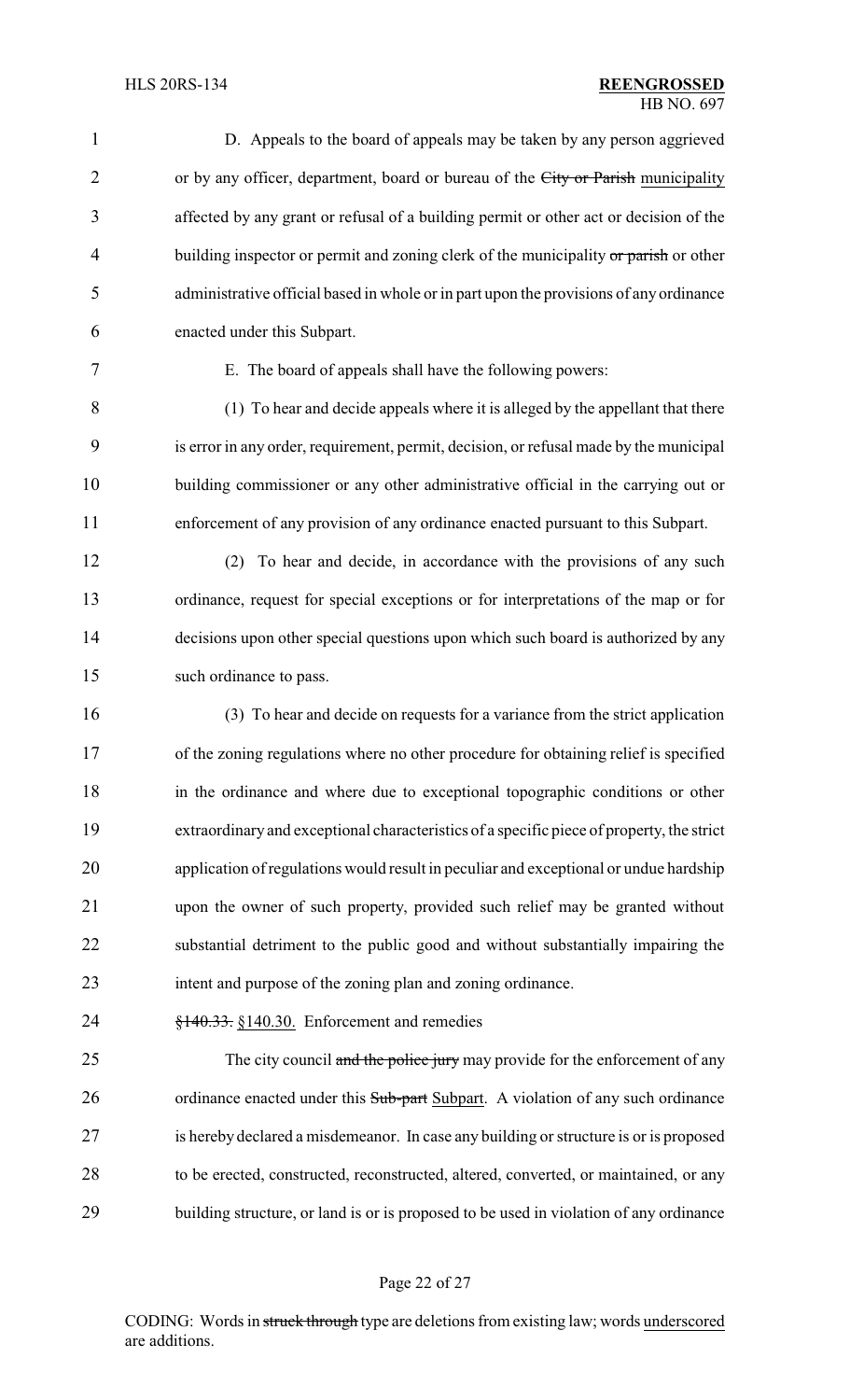1 enacted under this Sub-Part Subpart, the building inspector, permit and zoning clerk, 2 municipal or parish counsel, or other appropriate authority of the municipality or of 3 the parish, or any adjacent or neighboring property owner who would be specifically damaged by such violation, may, in addition to other remedies, institute injunction, mandamus, or other appropriate action or proceeding to prevent such unlawful erection, construction, reconstruction, alteration, conversion, maintenance, or use, or to correct or abate such violation, or to prevent the occupancy of such building, structure, or land.

9 §140.34. §140.31. Conflict with other laws

10 A. Whenever the If regulations made under authority of this Sub-Part Subpart require a greater width or size of yards, courts, or other open spaces, or require a lower height of buildings or less number of stories, or require a greater percentage of lot to be left unoccupied, or impose other higher standards than are required in any other statute, the provisions of the regulations made under authority 15 of this Sub-part Subpart shall govern.

16 B. Whenever the provisions of any other statute require If any other 17 provision of law requires a greater width or size of yards, courts, or other open 18 spaces, or require a greater percentage of lot to be left unoccupied, or impose other 19 higher standards than are required by the regulations made under authority of this 20 Sub-part Subpart, the provisions of such statute shall govern.

21 §140.35. §140.32. Existing zoning ordinances

22 Existing zoning ordinances of the city of Shreveport municipality shall 23 continue in effect until repealed by ordinances enacted under the authority of this 24 **Sub-Part Subpart.** 

25 <del>§140.36.</del> §140.33. Grant of power

26 For the purposes of promoting the public health, safety, morals, convenience, 27 order, prosperity, and general welfare, the City Council of the City of Shreveport and 28 the Police Jury of Caddo Parish are city council is hereby empowered, in accordance 29 with the conditions and procedures specified in this Sub-Part Subpart, to adopt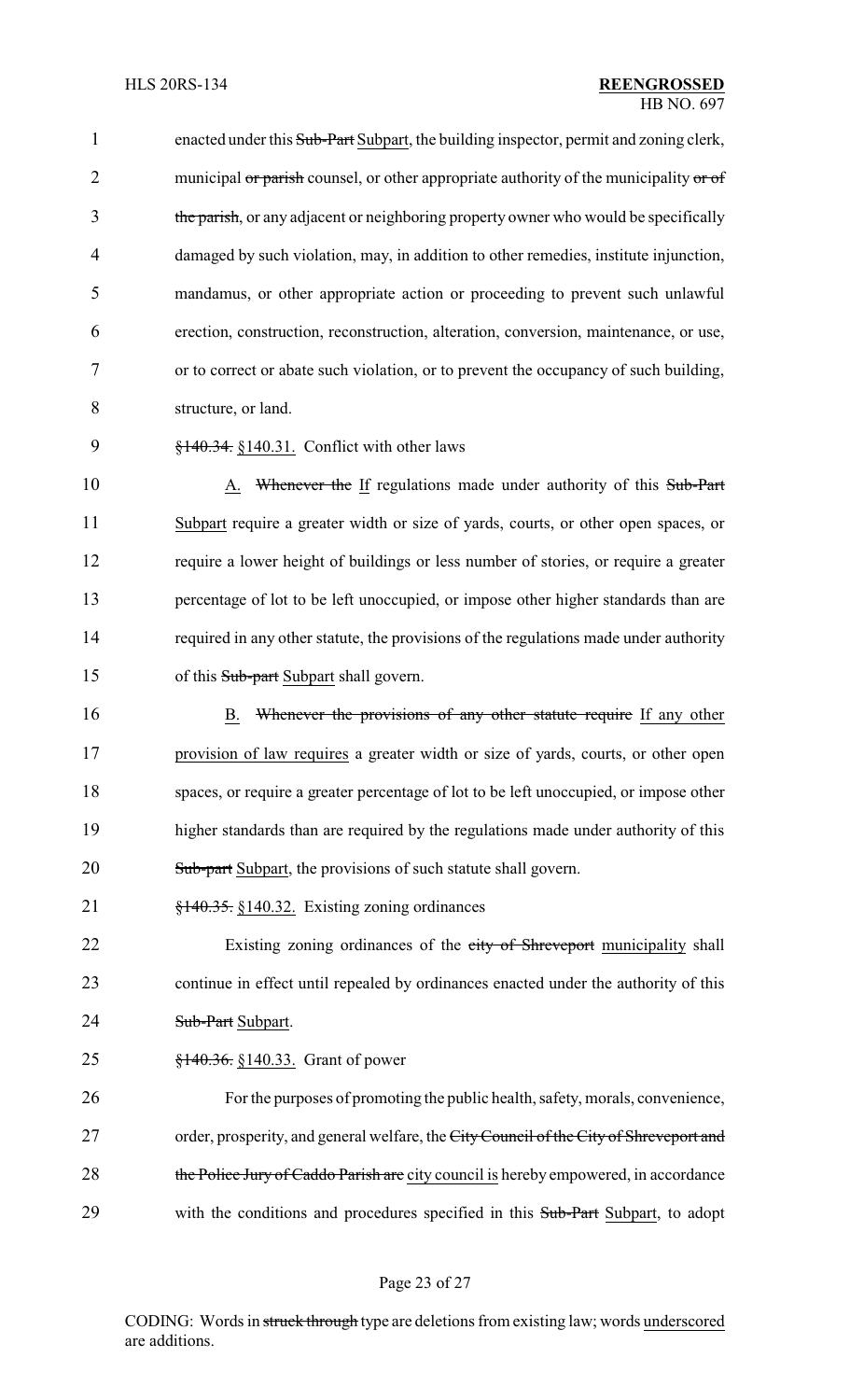| $\mathbf{1}$   | housing codes prescribing minimum standards for the area, volume, light, air,                  |
|----------------|------------------------------------------------------------------------------------------------|
| $\overline{2}$ | ventilation, illumination, occupancy and density of occupancy, and sanitation of               |
| 3              | dwellings and dwelling places; to adopt building codes, plumbing codes, electrical             |
| 4              | codes and related measures to regulate the construction, reconstruction, alteration,           |
| 5              | extension, conversion, or maintenance of buildings; to regulate by building and                |
| 6              | housing codes or other measures or ordinances conditions of sanitation, including              |
| 7              | requirements for water supply and sewerage disposal and drainage; and to adopt such            |
| 8              | other ordinances, regulations, and plans as, in their judgment, are necessary to effect        |
| 9              | the rehabilitation of substandard dwellings and blighted areas within the                      |
| 10             | municipality <del>, in the case of the City of Shreveport, and within that part of Caddo</del> |
| 11             | Parish within the metropolitan planning area but outside the City of Shreveport, in            |
| 12             | the case of Caddo Parish; provided, however, that such codes, ordinances, plans or             |
| 13             | other measures may be adopted with respect only to such portion of the metropolitan            |
| 14             | planning area outside the City of Shreveport as, in the judgment of the Police Jury,           |
| 15             | is deemed necessary.                                                                           |
| 16             | §140.37. §140.34. Planning commission Commission                                               |
| 17             | The planning commission may prepare and recommend to the City Council                          |
| 18             | and the Police Jury city council for adoption such codes, ordinances, plans, or other          |
| 19             | measures as, in its judgment, may be necessary to accomplish the purpose of this               |
| 20             | Sub-Part Subpart.                                                                              |
| 21             | $\frac{$140.38}{140.35}$ , Method of procedure                                                 |
| $\mathcal{D}$  | Execut for the edenting of the zoning ordinance or ony emendment thereto                       |

 Except for the adopting of the zoning ordinance or any amendment thereto by the city council, before adopting any code, ordinance, plan, or other measure 24 pursuant to this Subpart, the city council or the police jury, as the case may be, shall hold a public hearing thereon, at least ten days notice of the time and place of which 26 shall be published in a newspaper of general circulation in the municipality or in the **parish, as the case may be.** 

## Page 24 of 27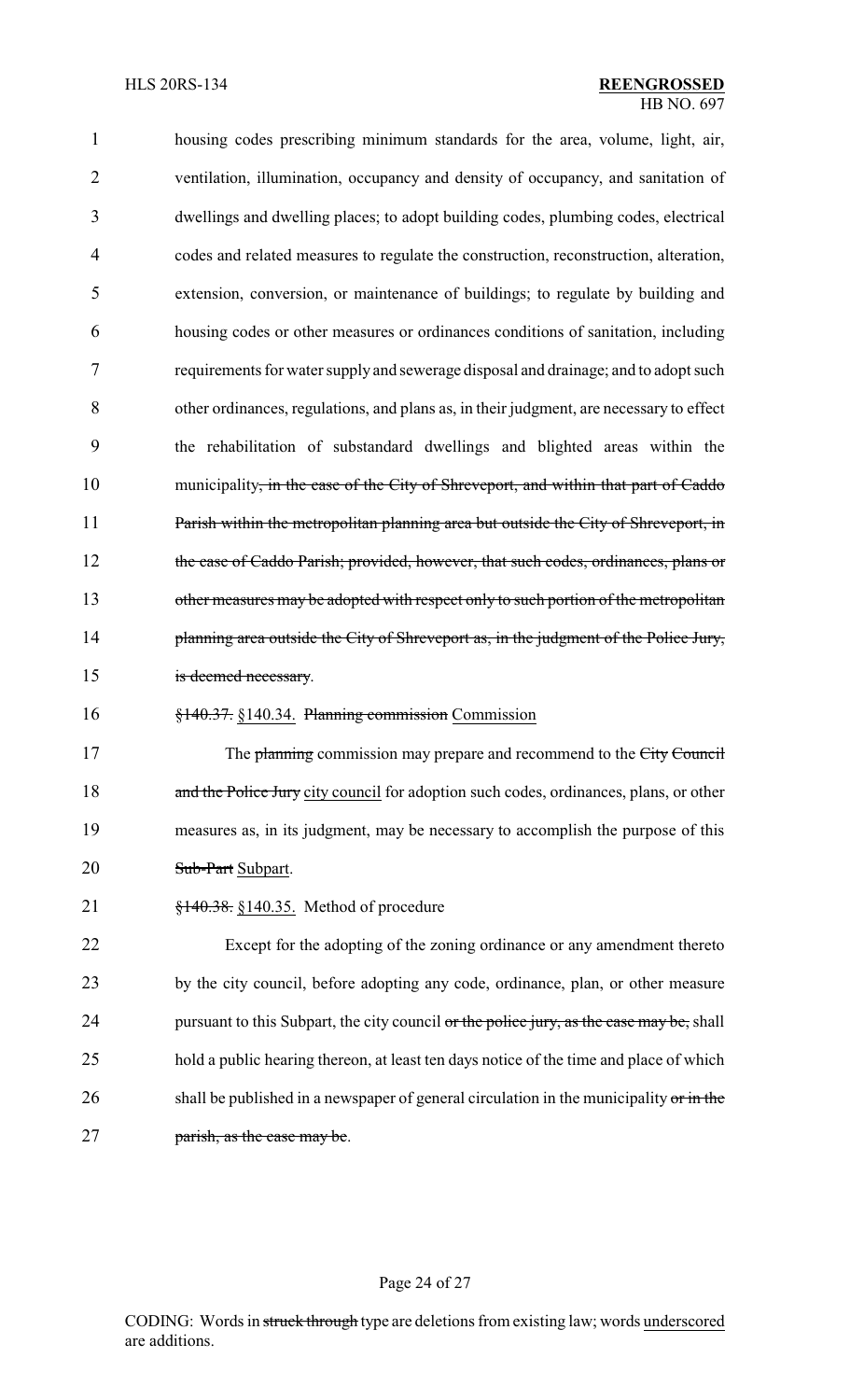| $\mathbf{1}$   | $\frac{$140.39}{140.36}$ , Enforcement and remedies                                     |
|----------------|-----------------------------------------------------------------------------------------|
| $\overline{2}$ | The City Council and the Police Jury city council may provide, in their                 |
| 3              | respective jurisdictions, for the enforcement of any code, ordinance, or other measure  |
| $\overline{4}$ | enacted under this Sub-Part Subpart. A violation of any such code, ordinance, or        |
| 5              | other measure is hereby declared a misdemeanor. In case any building or structure       |
| 6              | is or is proposed to be constructed, reconstructed, altered, extended, converted, or    |
| 7              | maintained in violation of any code or ordinance enacted under this Sub-Part            |
| 8              | Subpart, the building inspector, permit or zoning clerk, municipal or parish counsel,   |
| 9              | or other appropriate authority of the municipality or of the parish, or any adjacent or |
| 10             | neighboring property owner who would be specifically damaged by such violation,         |
| 11             | may, in addition to other remedies, institute injunction, mandamus, or other            |
| 12             | appropriate action or proceeding to prevent such unlawful construction,                 |
| 13             | reconstruction, alteration, extension, conversion, maintenance, or use, or to correct   |
| 14             | or abate such violation, or to prevent the occupancy of such building.                  |
| 15             | Section 2. This Act shall become effective on January 1, 2022.                          |
|                |                                                                                         |

## DIGEST

The digest printed below was prepared by House Legislative Services. It constitutes no part of the legislative instrument. The keyword, one-liner, abstract, and digest do not constitute part of the law or proof or indicia of legislative intent. [R.S. 1:13(B) and 24:177(E)]

| HB 697 Reengrossed | 2020 Regular Session | McCormick |
|--------------------|----------------------|-----------|
|                    |                      |           |

**Abstract:** Removes the territory of Caddo Parish from the jurisdiction of the Shreveport Metropolitan Planning Commission.

Present law authorizes the governing authority of the city of Shreveport (city council) and the police jury of Caddo Parish (police jury) to create the Shreveport Metropolitan Planning Commission. Provides that the commission's jurisdiction shall be the area included within the municipal limits of the city and that area of the parish lying within five miles of the municipal limits.

Proposed law restricts the commission's jurisdiction to inside the city limits of Shreveport. Removes the authority granted to the police jury to jointly create the commission.

Present law provides that the commission shall be governed by a board of nine members, all of whom must be residents and qualified voters of Caddo Parish. Provides that members shall be appointed as follows: four members appointed by the city council, four members appointed by the police jury, and one member appointed jointly by the city council and the police jury. Provides that members serve six-year staggered terms without compensation.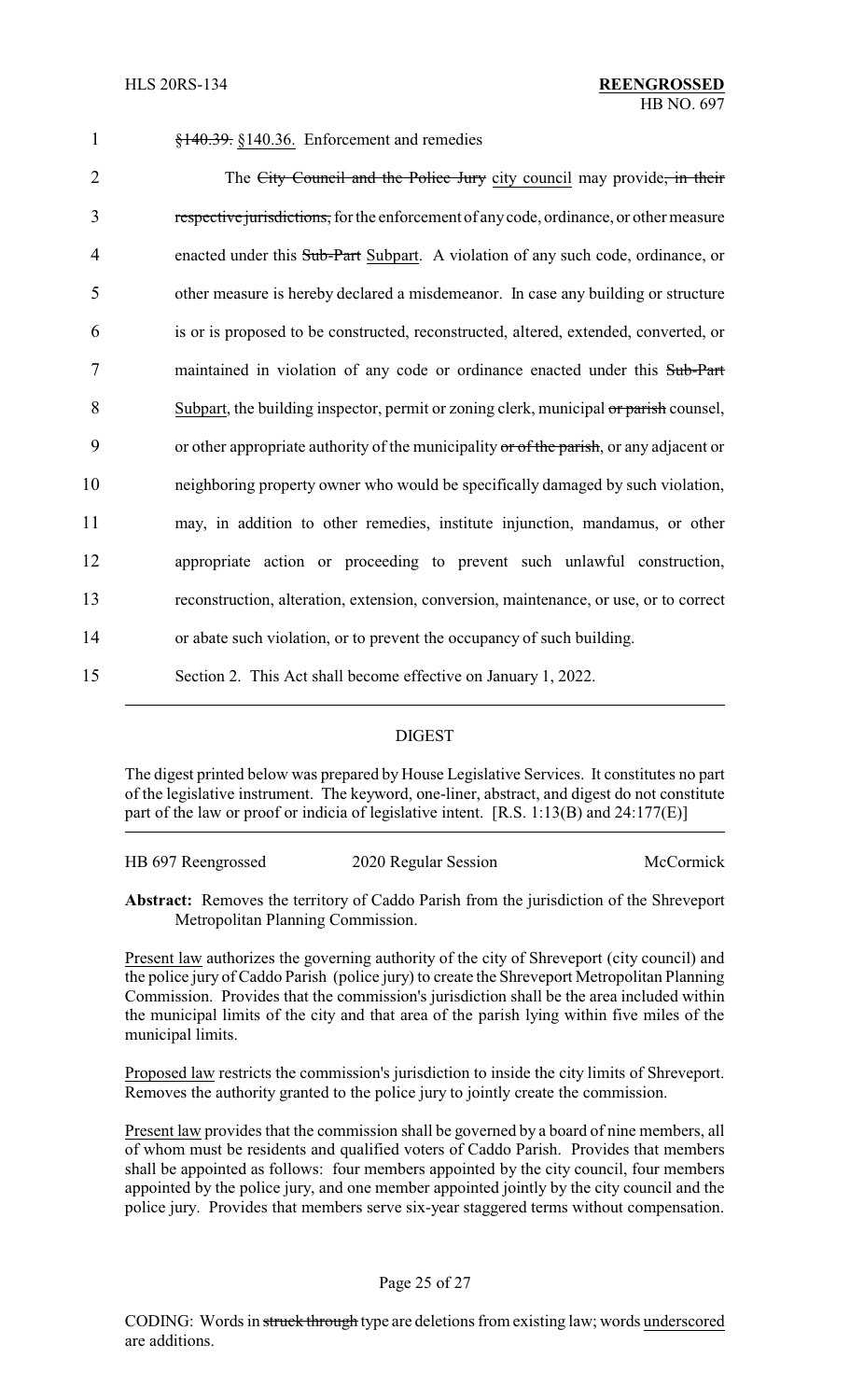Proposed law provides instead that the commission's nine members are all appointed by the city council. Requires members to be residents and qualified voters of the city of Shreveport.

Present law requires the commission to prepare an annual budget with monies appropriated by the city council and the police jury. Proposed law removes the requirement that monies be appropriated by the police jury.

Present law authorizes the city council and police jury to adopt a master plan for the physical development of the municipality, including areas outside of the boundaries that bear relation to the planning of the municipality. Provides for the content of the resolution and plan, including, but not limited to, an official map, the general location of streets, utilities, public buildings, schools, airports, and playgrounds. Provides that the plan shall take effect after it has been approved by the city council and police jury.

Proposed law retains present law except removes authority granted to the police jury to participate in the adoption of the master plan. Restricts the master plan to areas inside the city limits of Shreveport.

Present law provides that after the adoption of the master plan, no public way, utility, building, or school can be constructed or authorized unless the location has been approved by the commission.

## Proposed law retains present law.

Present law provides that in the case of the commission's disapproval, the city council and police jury have authority to override such disapproval by a vote of not less than two-thirds of its entire membership. Provides that if the public way, utility, building, or school does not fall within the jurisdiction of the city council or police jury, then the body or official with such jurisdiction may override the disapproval of the commission by two-thirds vote of its entire membership or by such official.

Proposed law removes the authority granted to the police jury to override the commission's disapproval. Provides that the city council retains all power to approve the master plan and the power to override the commission's disapproval.

Present law provides that after the adoption of the master plan, no plat of a subdivision of land shall be filed or recorded until it has been approved by the commission. Prohibits the clerk of court from filing or recording a plat of a subdivision without the commission's approval. Requires the commission to recommend subdivision regulations. Provides that the regulations may include requirements as to the manner in which streets shall be graded and improved, and water, sewer, and other utility mains shall be installed. Provides further with respect to the content of the regulations. Requires the commission to hold a public hearing prior to recommending its regulations and any amendments.

Present law provides that if the owner of any land transfers or sells or agrees to sell such land before a plat is approved by the commission, the owner will be subject to a penalty of \$100 for each lot transferred or sold or agreed to be sold.

### Proposed law retains present law.

Present law provides that if the commission recommends a zoning plan to the city council and the police jury, then, for the purpose of promoting the health, safety, morals, and general welfare of residents, the city council and police jurymay divide the municipality or that part lying within five miles of the municipality into districts or zones and may regulate the erection, construction, reconstruction, conversion, alteration, and uses of buildings and structures and uses of land.